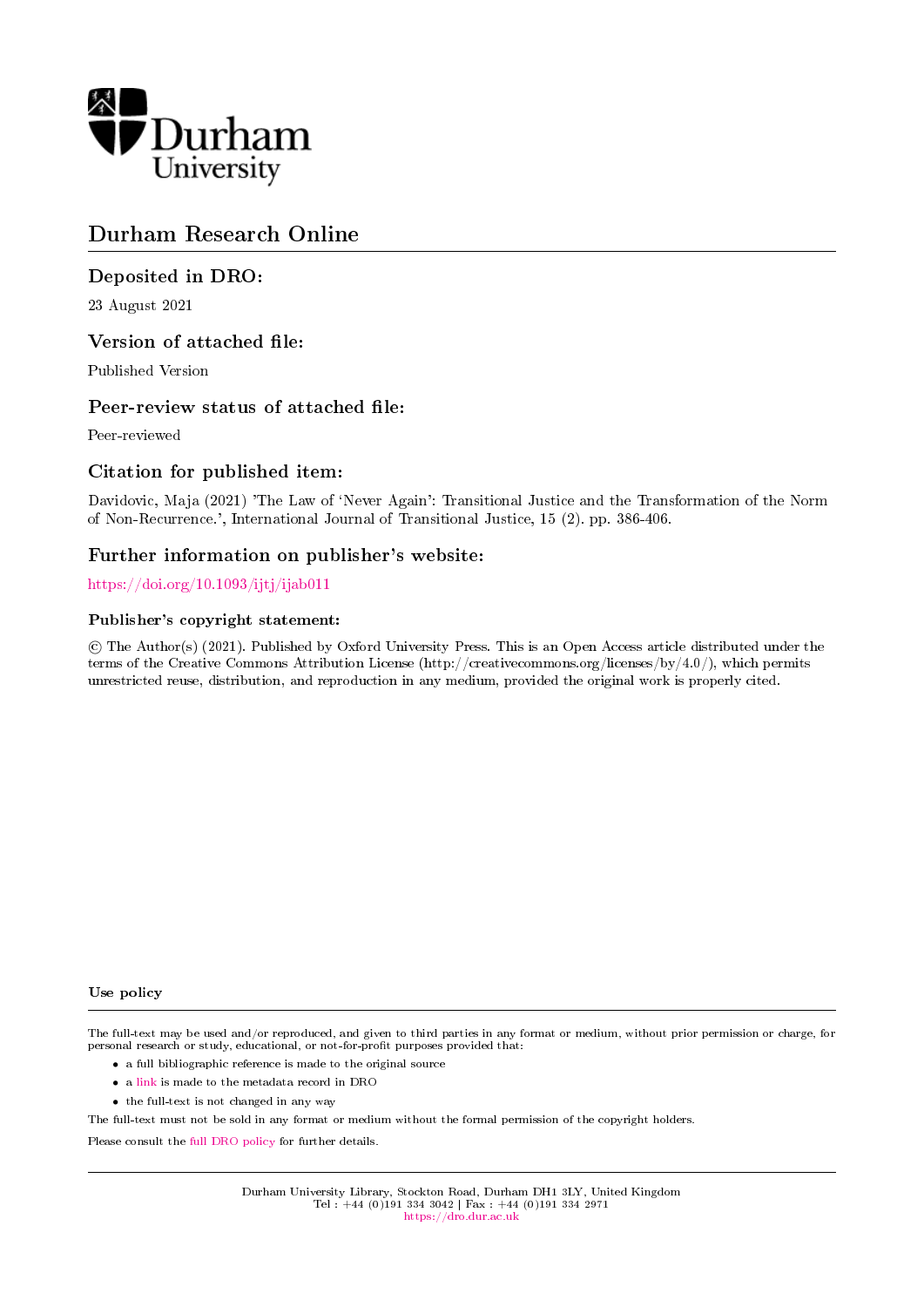International Journal of Transitional Justice, 2021, 00, 1–21 doi: 10.1093/ijtj/ijab011 Article

# The Law of 'Never Again': Transitional Justice and the Transformation of the Norm of Non-Recurrence

Maja Davidovic  $\mathbb{D}^*$ 

#### $ABSTRACT^{\infty}$

This article analyses the transformation of guarantees of non-recurrence (GNRs), the least developed pillar of transitional justice (TJ), and sets a legal and conceptual foundation of the norm for TJ theory and practice. It draws out key characteristics of GNRs including the norm's various contents and contexts, stressing its exceptional future-oriented nature in international law. The article investigates conceptual origins of preventing non-recurrence in the early developments of TJ and the recent normative expansions undertaken by the UN Special Rapporteur. The main contributions of the article are establishing GNRs as normatively distinct in TJ and identifying transfers of local-level advocacy from Latin America to general norm creation. Finally, the article proposes a tension between decontextualizing the norm content to make it universally applicable and recent attempts to normatively expand the norm and improve its context-specificity, and discusses its potential consequences for TJ practice.

KEYWORDS: Guarantees of non-recurrence, international law, 'Never Again,' norm transformation

#### INTRODUCTION

Ensuring non-recurrence of violations of international law is a norm with a most curious journey. First used to solve diplomatic disputes, in more recent years guarantees of non-recurrence/non-repetition (GNRs) were codified as aspects of state responsibility for internationally wrongful acts, a form of reparations for international human rights law (IHRL) and humanitarian law violations and a right of states as well as individual actors. In 2011, when the office of the UN Special Rapporteur for the promotion of truth, justice, reparation and guarantees of non-recurrence (hereafter: Special Rapporteur) was created, the four pillars of the field of transitional justice (TJ) were confirmed. Subsequently, the central goal of preventing future repetitions of violence in TJ, also known as the 'Never Again' promise, is now phrased as GNRs and separated from reparations, contrary to IHRL.

**OXFORD** 

<sup>\*</sup> PhD Candidate, School of Government and International Affairs, Durham University, UK. Email: maja. davidovic@durham.ac.uk

 $\infty$  The author would like to thank Catherine Turner, Padraig McAuliffe and the three anonymous reviewers for their comments on earlier versions of this article.

V<sup>C</sup> The Author(s) (2021). Published by Oxford University Press. This is an Open Access article distributed under the terms of the Creative Commons Attribution License (http://creativecommons.org/licenses/by/4.0/), which permits unrestricted reuse, distribution, and reproduction in any medium, provided the original work is properly cited.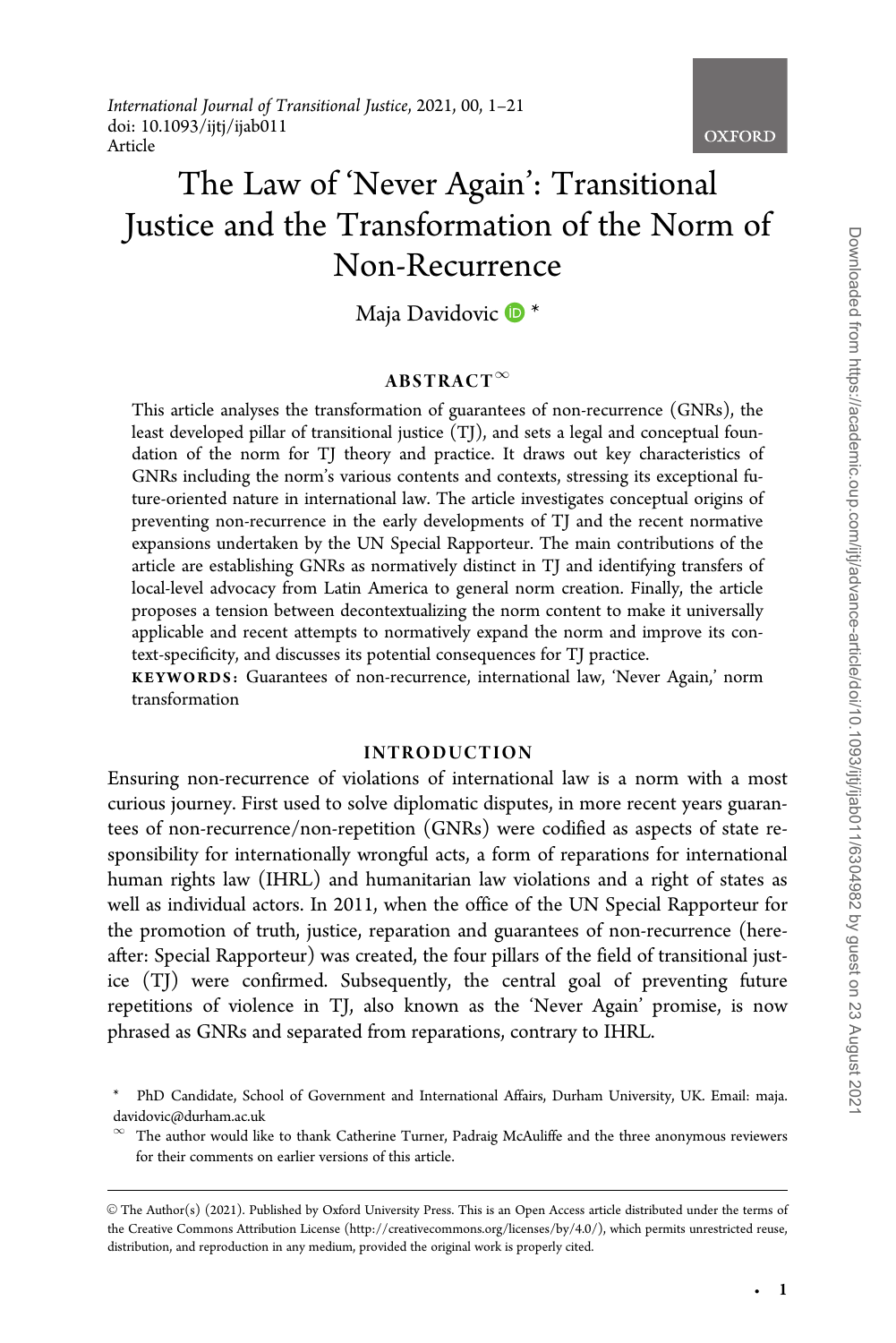Although the norm of non-recurrence has been fragmented across different normative regimes, transitional justice has shown little interest in the conceptual history of GNRs and their accommodation in international law. Instead, in the words of Naomi Roht-Arriaza, GNRs have become 'something of a catch-all category.<sup>1</sup> While ensuring non-repetition is an agreed-upon objective of TI practice, $\alpha^2$  much ambiguity emerges when scholars undertake the task of positioning GNRs within broader TJ theory. GNRs are typically praised as the forward-looking pillar of TJ, which sits well with the 'two-way' gaze of the field whereby transitional justice is both backwardand forward-looking in a linear fashion; it deals with the past in order to ensure a peaceful future.<sup>3</sup> It is also, as I will demonstrate in this article, a characteristic borrowed from international law. Being forward-looking, GNRs have been attached to the ideas of transformative  $TI^4$  By way of example, Garcia-Godos suggests that guarantees of non-repetition have the potential to enhance structural transformations postconflict, as they concern institutional reform at large.<sup>5</sup> Mayer-Rieckh, on the other hand, puts forward an argument that GNRs conceptually bridge the two grand tasks of transitional justice – repairing for past violations and ensuring a peaceful future – rather than being solely a forward-looking element.<sup>6</sup>

Although there are notable engagements with GNRs in the literature, $\frac{7}{1}$  most authors who have written about GNRs thus far are aware of the lack of empirical substance to support any claims regarding the transformative traits of these guarantees or that the suggested measures at all lead to non-recurrence. Such a situation arises both from the underconceptualization of GNRs in TJ, as well as from the overall lack of theorizing within the field. As a result, Sandoval-Villalba observes that GNRs 'remain the missing piece of the transitional justice puzzle,'8 Mayer-Rieckh notes that GNRs are understudied in transitional justice literature<sup>9</sup> and Garcia-Godos sees GNRs as insufficiently explored, both empirically and conceptually.<sup>10</sup> Most recently, in his editorial note in this journal, Pablo de Greiff has declared GNRs to be, at least doctrinally, 'the least developed element of transitional justice.'<sup>11</sup>

- 1 Naomi Roht-Arriaza, 'Measures of Non-Repetition in Transitional Justice: The Missing Link?' in From Transitional to Transformative Justice, ed. Simon Robins and Paul Gready (Cambridge: Cambridge University Press, 2019), 124.
- 2 For instance, M. Brinton Lykes and Hugo van der Merwe, 'Exploring/Expanding the Reach of Transitional Justice,' International Journal of Transitional Justice 11 (2017): 371–377.
- 3 Lynn Davies, 'Justice-sensitive Education: The Implications of Transitional Justice Mechanisms for Teaching and Learning,' Comparative Education 53 (2017): 333–350.
- 4 Clara Sandoval-Villalba, 'Reflections on the Transformative Potential of Transitional Justice and the Nature of Social Change in Times of Transition,' in Justice Mosaics: How Context Shapes Transitional Justice in Fractured Societies, ed. Roger Duthie and Paul Seils (New York: International Center for Transitional Justice, 2017), 5.
- 5 Jemima Garcia-Godos, 'Reparation,' in An Introduction to Transitional Justice, ed. Olivera Simić (Abingdon: Routledge, 2017), 177–200.
- 6 Alexander Mayer-Rieckh, 'Guarantees of Non-Recurrence: An Approximation,' Human Rights Quarterly 39 (2017): 416–448.
- 7 Most prominently, Roht-Arriaza, supra n 1 and Mayer-Rieckh, supra n 6.
- 8 Sandoval-Villalba, supra n 4.
- 9 Mayer-Rieckh, supra n 6 at 417.
- 10 Garcia-Godos, supra n 5.
- 11 Pablo de Greiff, 'The Future of the Past: Reflections on the Present State and Prospects of Transitional Justice,' International Journal of Transitional Justice 14 (2020): 251–259.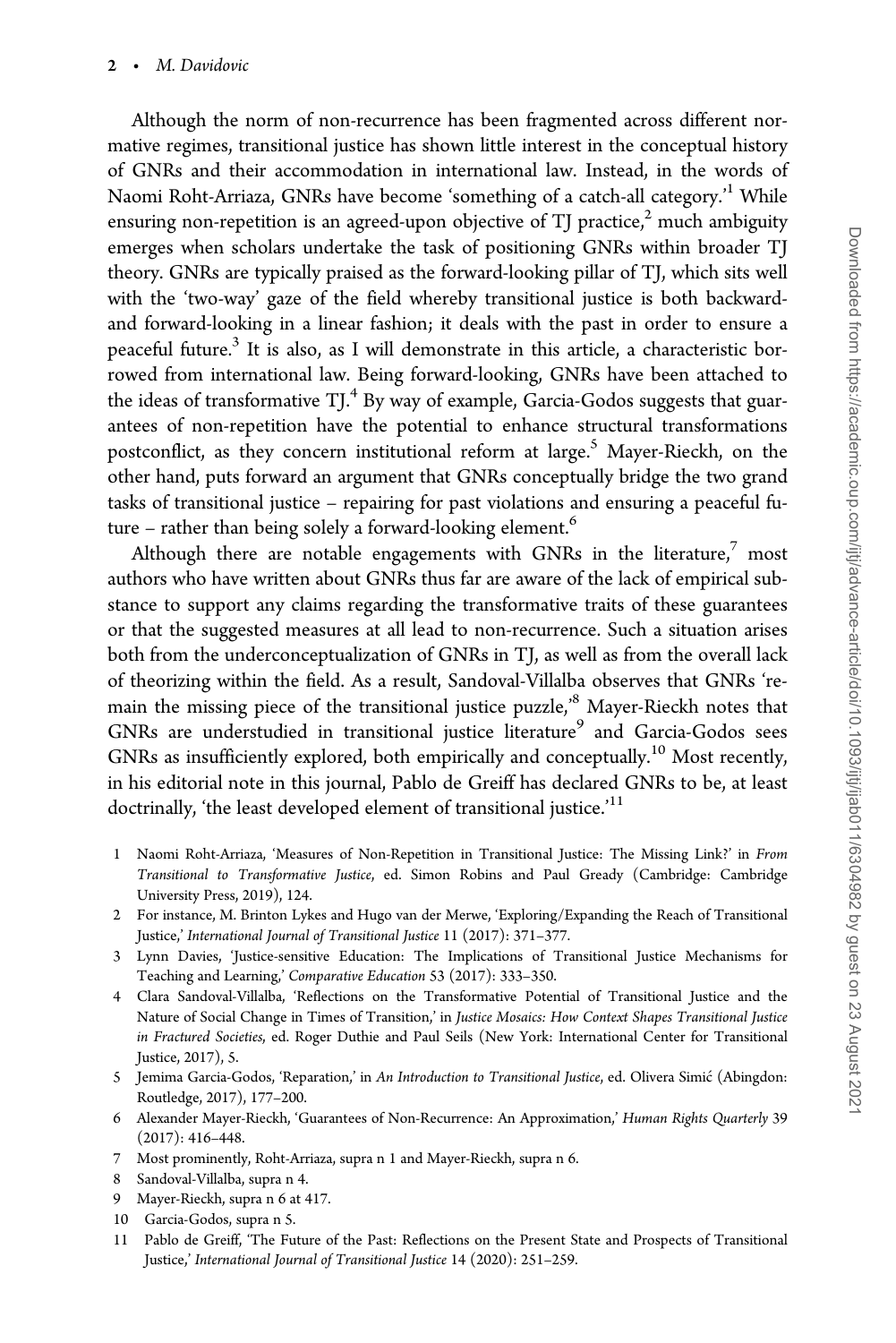In this article, I respond to the identified gaps about GNRs in TJ scholarship and aim to provide a conceptual foundation for the norm of non-recurrence in TJ. I trace the development of GNRs from the early examples of inter-state disputes and public international law (PIL) to non-recurrence as victims' rights in IHRL and finally, early transitional justice. Throughout these sections, I stress the competing understandings of GNRs across legal regimes and in TJ and observe that, although states have been reluctant to seek specific GNRs before the International Court of Justice (ICJ), UN agencies and most notably transitional justice scholars and actors have taken up the task of affirming GNRs as a norm with differentiating non-exceptional and contentspecific characteristics. These multiple actors have been very progressive in developing GNRs, demonstrating a shift towards an expanded scope of both the right and obligation to guarantee non-repetition of violations. Most importantly, I argue that it is TJ that inspired the content/contextual expansion of GNRs in international human rights law and not vice versa, therein substantially transforming the previously ambiguous and exceptional norm into a set of measures of legal and institutional reform.

Several key questions about GNRs in transitional justice are answered in this article. First, what is, as Pablo de Greiff phrases it, 'the offer':<sup>12</sup> what content does a guarantee of non-recurrence entail across legal regimes and in TJ? Second, how did GNRs secure their position as one of the pillars of TJ? Third, what is the relevance of GNRs' legal origins and the developed conceptual mismatches and overlaps for TJ practice? The article makes three core contributions to TJ literature. Firstly, it does so by discovering the influence of the transitional Latin American experience, most notably Chile, on the transformation of the norm of non-recurrence in IHRL. Secondly, it accounts for GNRs as becoming normatively different in transitional justice than in PIL and IHRL and explores the relevance of this distinction in international TJ advocacy and practice. Lastly, it opens a conversation about norm revolution, or rather confusion, of GNRs in and by transitional justice, and the potential effects on future practices. The article starts with a review of GNRs in PIL, followed by an overview of the transformation of GNRs in IHRL. These sections remain rather brief and only capture the main developments regarding GNRs in the two legal regimes. The article then shifts its focus back to transitional justice, where I examine the conceptual origins of equating non-recurrence to measures of institutional reform, and further trace the transformations of the norm undertaken by the Special Rapporteur. Finally, I discuss the consequences of decontextualized norm transformation and attempts to recontextualize it in TJ practice and call for further empirical studies of GNRs.

#### STATE RESPONSIBILITY TO ENSURE NON-REPETITION

The recorded story of GNRs began nearly three centuries before that of transitional justice. Since then, GNRs have developed as a norm of exceptional character in PIL. Numerous examples of past diplomatic practice point to a wide acceptance of injured states' right to demand these guarantees, suggesting, by way of a customary norm,

<sup>12 &#</sup>x27;Report of the Special Rapporteur on the Promotion of Truth, Justice, Reparation and Guarantees of Non-Recurrence,' UN Doc. A/HRC/30/42 (2015), 7.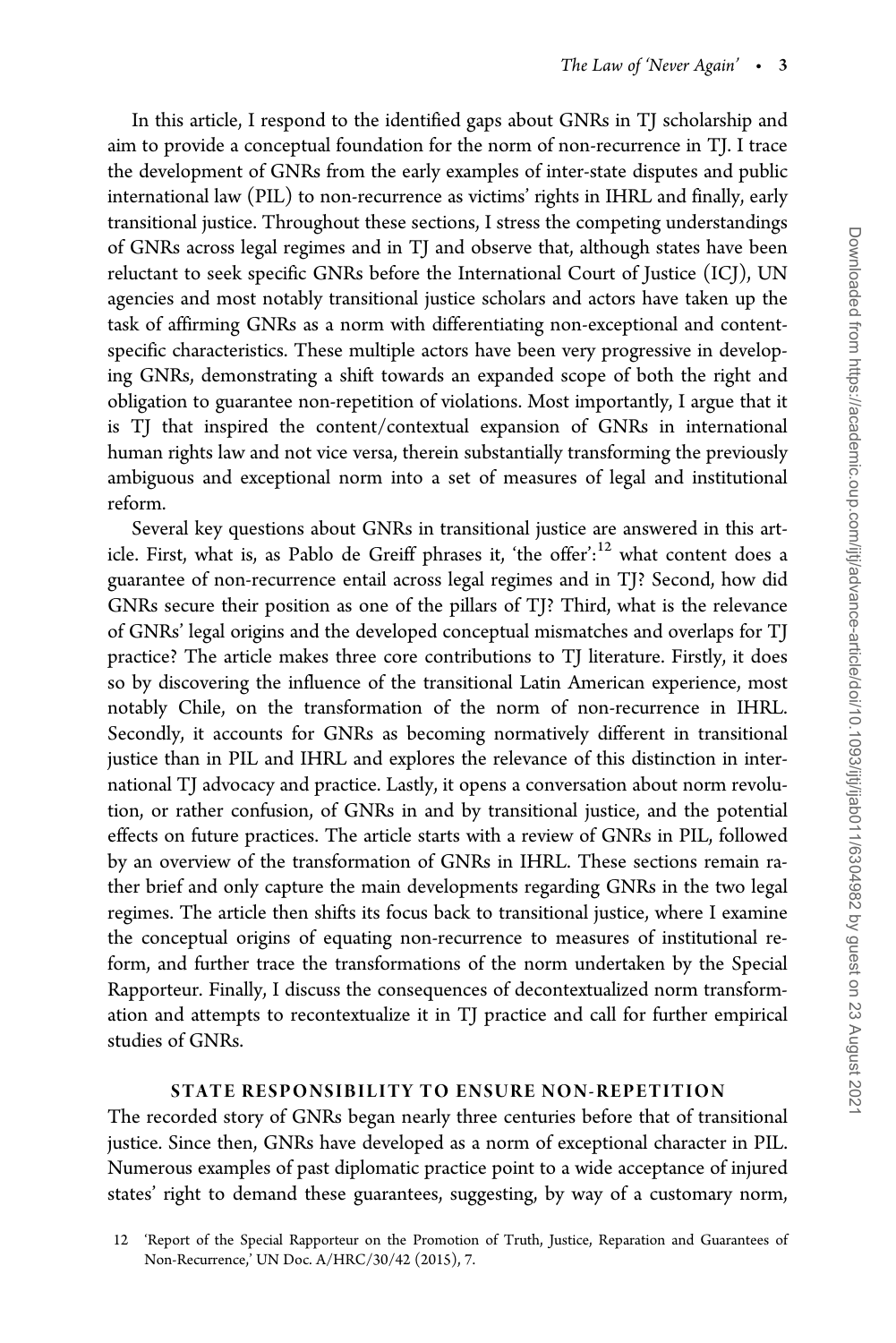that assurances and GNRs could be a legal consequence of an internationally wrongful act.<sup>13</sup> One of the earliest documented practices takes us back to 1707, when the Russian Ambassador to the newly created United Kingdom, Andrey Matveyev, was arrested by his creditors, mishandled and placed in prison. This was done according to the English law that at the time did not offer protection to aliens from imprisonment for debt.<sup>14</sup> After Matveyev's angry departure from England, an Act of Parliament called the Diplomatic Privileges Act was adopted in 1708 to prevent the recurrence of such incidents in which foreign ambassadors could be physically injured.15 The Diplomatic Privileges Act is a less common example of the injuring state practising its obligation of conduct through the adoption of *specific* measures or actions. Besides new legislation, other such specific measures of non-recurrence taken to solve inter-state disputes included apologies and instructing the injuring state's agents to act in specific, improved ways.<sup>16</sup>

Most commonly, however, states demanded assurances – as opposed to guarantees – of non-repetition: that is, expression of mere moral commitment to non-recurrence. By way of example, in the 1904 Dogger Bank incident, the UK requested that Russia provided 'security against the recurrence of such intolerable incidents.'17 The legal obligation was that of result, and the sole absence of repetition of the same event against the same state would suffice. This line of state practice thereby shows that although the idea of legislative reforms as a possible guarantee of non-recurrence existed and subsequently persisted, the specific content of GNRs was predominantly absent.

Two main sources that codify GNR in PIL are the ICJ's decision in the LaGrand case18 and the International Law Commission's (ILC) Articles on Responsibility of States for Internationally Wrongful Acts<sup>19</sup> (ARSIWA). Both were issued as recently as 2001. The LaGrand case concerned alleged breaches of Article 36 of the Vienna Convention on Consular Relations, which the US committed by failing to inform two foreign detainees, the German nationals and brothers LaGrand, of their rights before sentencing them to death and executing them. Germany requested a guarantee that the opposing party would not repeat these violations in the future and would ensure that both its domestic law and practices allowed for an effective exercise of the rights included in the Convention. Germany's request signals that it would not have been satisfied with the more common verbal assurance of non-repetition or a

- 13 Gaetano Arangio-Ruiz, 'Second Report on State Responsibility,' UN Doc. A/CN.4/425 & Add. 1 & Corr. 1. (International Law Commission Yearbook, 1989) vol. II(1).
- 14 See J. Dumas, 'La responsabilite des Etats a raison des crimes et delits commis sur leur territoire au prejudice d'etrangers,' Recueil des cours de l'Académie de droit international de La Haye 36 (1931), quoted in Arangio-Ruiz., ibid., para 159.
- 15 Diplomatic Privileges Act of 1708, available at Statutes Project at [http://statutes.org.uk/site/the-statutes/](http://statutes.org.uk/site/the-statutes/eighteenth-century/1708-7-anne-c-12-diplomatic-privileges-act/) [eighteenth-century/1708-7-anne-c-12-diplomatic-privileges-act/](http://statutes.org.uk/site/the-statutes/eighteenth-century/1708-7-anne-c-12-diplomatic-privileges-act/) (accessed 17 July 2020).
- 16 Arangio-Ruiz, supra n 13 at para 158; Scott M. Sullivan, 'Changing the Premise of International Legal Remedies: The Unfounded Adoption of Assurances and Guarantees of Non-Repetition,' UCLA Journal of International Law and Foreign Affairs 7 (2002): 265–231.
- 17 Arangio-Ruiz, supra n 13 at para 155.
- 18 LaGrand Case (Germany v United States of America), 104, I.C.J. 2001 [466].
- 19 International Law Commission, 'Responsibility of States for Internationally Wrongful Acts,' adopted at the 53rd session (2001), reprinted in Yearbook of the International Law Commission (2001) vol. II (2).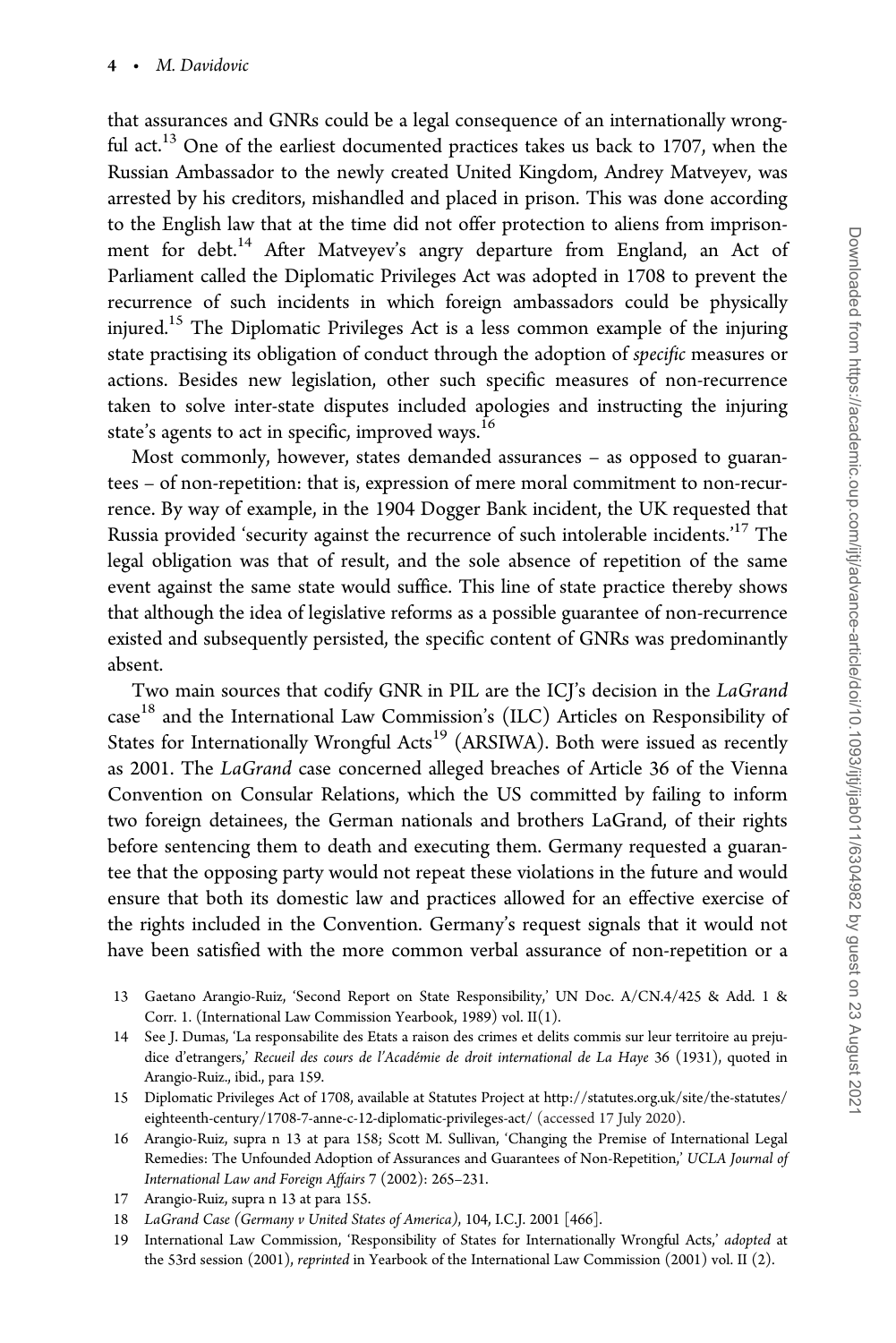symbolic apology. Instead, Germany concluded that more was needed and that more meant specific GNRs, concrete steps that would prevent the automatic reproduction of violations of the Vienna Convention. In addition to recognizing general GNRs such as apologies, the ICJ acknowledged the existence of specific guarantees that would trigger amendments in laws or policies; $^{20}$  nevertheless, it did not go further in explaining what particular steps the US would need to take to comply with such an order, leaving the whole concept somewhat ambiguous.<sup>21</sup> Therefore, the choice of the form that GNRs take was left to the injuring state.<sup>22</sup>

Observing the more recent cases together with  $LaGrand,$ <sup>23</sup> there seems to be an agreement at the ICJ that assurances and guarantees of non-repetition are a possible, but not a necessary consequence of committing an internationally wrongful act for the injuring state, and that the injured state might be entitled to seek both general and specific guarantees that the breach will not be repeated. The LaGrand case also implies that GNRs are qualitatively distinct from other traditional types of reparations which states seek to restore the status quo; GNRs, on the contrary, are 'forward-looking,' and invested in the prevention of future violations by changing – and not restoring – the status quo. $^{24}$ 

In the drafting history of the ARSIWA, the idea of state responsibility to prevent the repetition of injurious acts was present from the early stages. Already in 1961, F.V. Garcia-Amador, an independent expert hired by the ILC, included measures to prevent repetition in Article 27 of his draft Articles on state responsibility for injuries caused to aliens.25 All subsequent independent experts followed Garcia-Amador's ideas in their recommendations about non-repetition. Still, James Crawford, who was one of the drafters, admitted that GNRs were one of the most debated provisions before the adoption of ARSIWA.<sup>26</sup> A reading of the Drafting Committee's meetings exhibits significant hesitations about GNRs and their foundation in  $law<sup>27</sup>$  More precisely, debates arose about whether assurances and guarantees of non-repetition should be treated as a form of satisfaction, as a separate form of reparation or as being unrelated to reparation *stricto sensu*.<sup>28</sup>

- 20 LaGrand, supra n 18 at [514].
- 21 Christian J. Tams, 'Recognizing Guarantees and Assurances of Non-Repetition: LaGrand and the Law of State Responsibility,' Yale Journal of International Law 27 (2002): 441–444.
- 22 Sandrine Barbier, 'Assurance and Guarantees of Non-Repetition,' in The Law of International Responsibility, ed. James Crawford, Alain Pellet and Simon Olleson (New York: Oxford University Press 2010), 560.
- 23 See, for example, Land and Maritime Boundary Between Cameroon and Nigeria (Cameroon v Nigeria: Equatorial Guinea intervening), 303, I.C.J., 2002 [318]; Application of the Convention on the Prevention and Punishment of the Crime of Genocide (Bosnia-Herzegovina v Serbia), 43, I.C.J., 2007 [466]; Dispute Regarding Navigational and Related Rights (Costa Rica v Nicaragua), 50, I.C.J., 2009 [150].

- 25 F.V. Garcia-Amador, 'International Responsibility: Sixth Report,' UN Doc. A/CN.4/134 (26 January 1961).
- 26 James Crawford, State Responsibility: The General Part (Cambridge: Cambridge University Press, 2014), 470.
- 27 Barbier, supra n 22.
- 28 Yann Kerbrat, 'Interactions between the Forms of Reparation,' in The Law of International Responsibility, ed. James Crawford, Alain Pellet and Simon Olleson (New York: Oxford University Press, 2010), 573– 587.

<sup>24</sup> Tams, supra n 21.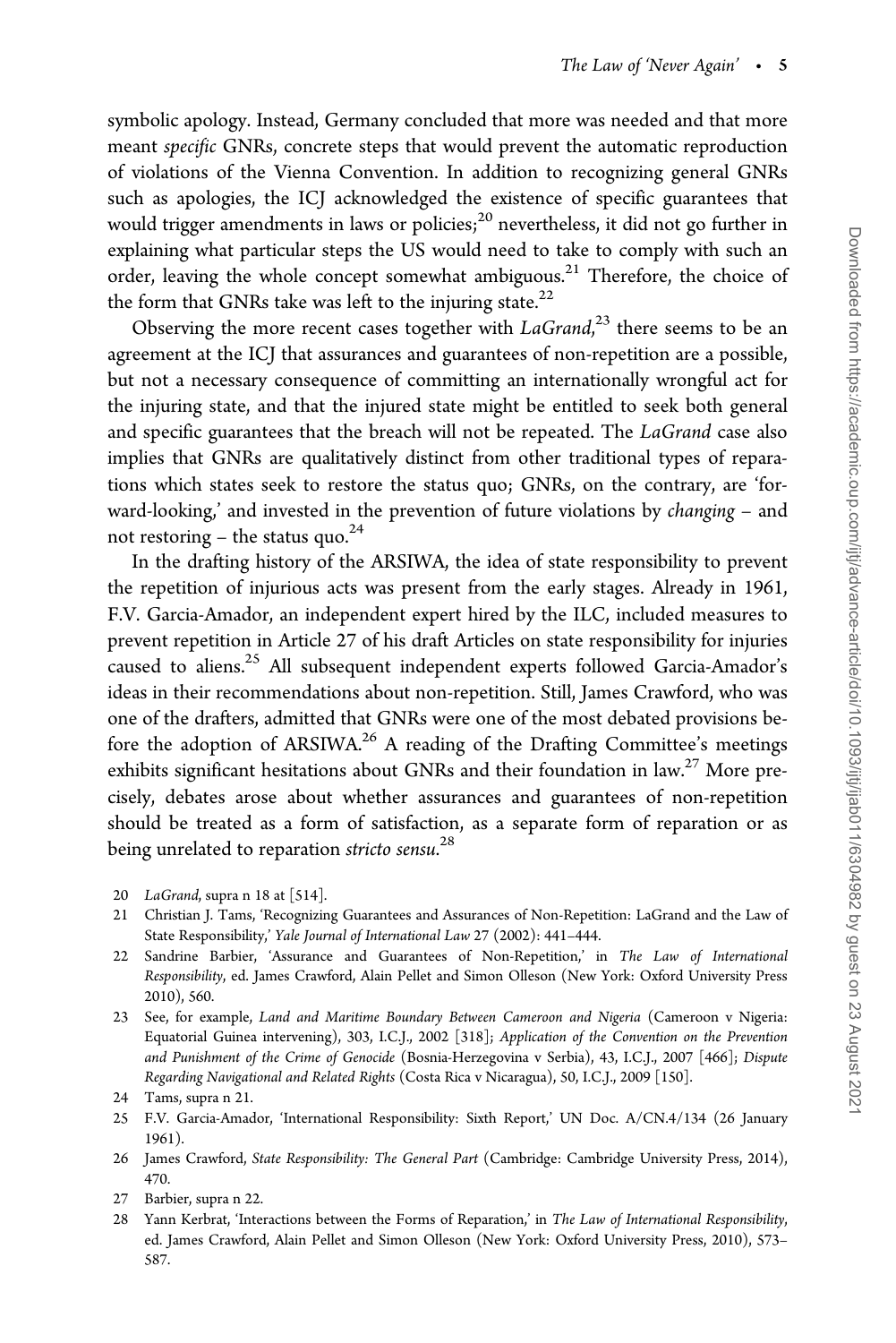In the final version of the ARSIWA of 2001, a state responsible for an internationally wrongful act has an obligation to not only cease the act but, under Article 30(b), to 'offer appropriate assurances and guarantees of non-repetition, if circumstances so require.' The very last clause of that Article, previously changed from 'when appropriate,' indicates, as the minutes of the Drafting Committee show, that GNRs are not a necessary legal consequence of any breach of international law.<sup>29</sup> Hence, the provision on GNRs was drafted with flexibility in order to, according to the commentary, 'prevent the kinds of abusive and excessive claims' of GNRs certain states made 'in the past.'<sup>30</sup> Whether assurances and GNRs will be awarded depends on the circumstances of the case, including the nature of the breach and the obligation. Despite previous classifications of GNRs as a form of satisfaction or a separate type of reparation, the final version of the ARSIWA defines them as neither. Namely, Article 34 delineates different forms of reparation as restitution, compensation and satisfaction – to be applied individually or in combination – but does not include GNRs under satisfaction. In the commentary, however, the ILC stated it did not make an exhaustive list of measures of satisfaction, and that GNRs could take the form of satisfaction, giving the example of repealing the legislation which brought about the violation in question as both a GNR and measure of satisfaction.<sup>31</sup> The overarching explanation for such a decision was that international practice has not been univocal when it comes to the content of GNRs. Nevertheless, placing GNRs within Article 30 implies norm autonomy due to their future-looking focus on prevention.

What both the ICJ's case law and the ARSIWA establish is that GNRs are exceptional; they are not a necessary consequence of a breach of international law and are flexible in content. The fact that neither the ARSIWA nor the ICJ's jurisprudence so far tells us much about specific guarantees can be interpreted as purposeful and in line with the non-uniform state practice. Most importantly for the future developments of GNRs in transitional justice, in PIL they are not only exceptional in their triggering of state obligation but also their nature; they are construed as qualitatively different, 'forward-looking,' progressive and preventive.

#### GUARANTEES OF NON-RECURRENCE AS A VICTIM'S RIGHT

Thus far, this article establishes the relevance and exceptional application of GNRs for states, should they breach an international obligation they have towards another state or the international community. However, guaranteeing non-recurrence has, as a legal concept, gained much more prominence in international human rights law, a regime geared towards individuals, which has expanded the content, context and state obligation to ensure non-recurrence. Experts in this regime drew from the ARSIWA to fortify their claims about state responsibility to ensure non-repetition of violations, despite the distinct nature of such violations. In the UN Basic Principles and Guidelines on the Right to a Remedy and Reparation for Victims of Gross

30 International Law Commission, supra n 19 at 91.

31 Ibid.

<sup>29 &#</sup>x27;Summary Record of the 2701st Meeting,' UN Doc. A/CN.4/SR.2701, extracted from the Yearbook of the International Law Commission (2001) vol. I, para 65.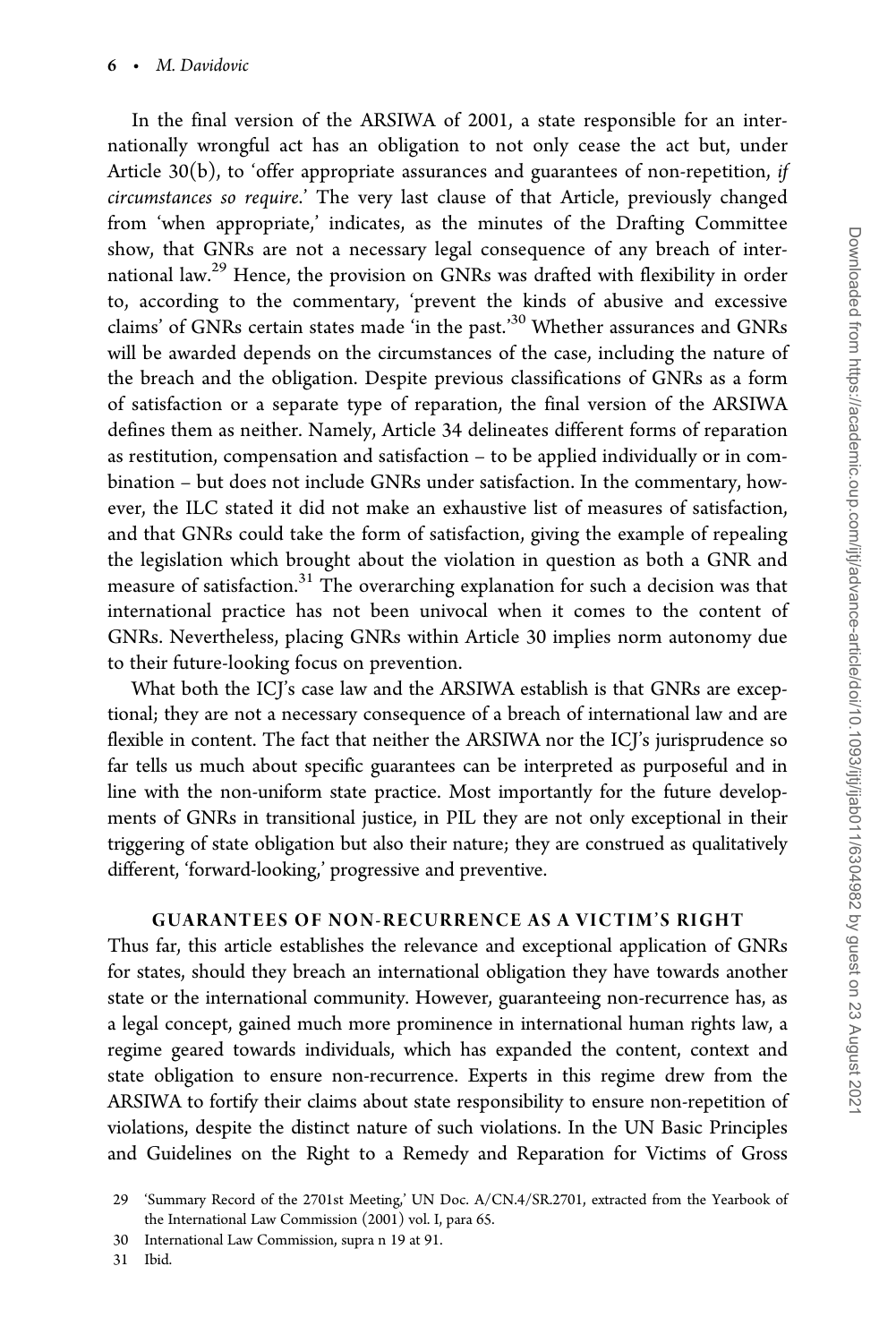Violations of International Human Rights Law and Serious Violations of International Humanitarian Law (hereinafter the Basic Principles), $32$  GNRs have been conceptualized as a right of the victim.<sup>33</sup> The position GNRs occupy in this document largely stems from the work done by Theo van Boven and M. Cherif Bassiouni, two experts who were mandated by the UN to conduct studies on the right to remedy. Van Boven's first comprehensive set of principles was issued in 1993 and went through minor changes in the subsequent years, eventually differentiating between five forms of reparation: cessation, restitution, compensation, satisfaction and GNRs.<sup>34</sup> How did GNRs, previously treated as a right of an injured state and distinct from reparations, end up there?

That victims of human rights violations were entitled to an effective remedy was already cemented in several human rights documents predating van Boven's principles, such as Article 8 of the Universal Declaration of Human Rights, as well as Article  $2(3)(a)$  of the International Covenant on Civil and Political Rights. Additionally, regional human rights conventions have their own provisions protecting this right,<sup>35</sup> and van Boven used all of these sources to fortify his drafts. Since none of these documents mention GNRs in any form, a likely explanation for their inclusion lies in van Boven's references to the work of the ILC on the ARSIWA which was, at that point, still in progress. Admitting that the ILC's draft articles are suited for inter-state disputes, he nevertheless found particularly useful the ILC's identification of different types of reparations.<sup>36</sup> For van Boven, however, GNRs and measures of satisfaction are one and the same, both enshrined in Article 11.

Most notably, van Boven drafted several specific measures that could be applied to meet the goal of preventing the recurrence of violations. This was the first time GNRs were specified as concrete measures in a UN document and exactly what the ILC shied away from doing. Bassiouni's 2000 draft articles on satisfaction and guarantees of non-repetition, faithful to van Boven's definition, expanded previous guidelines by adding two entirely new principles of GNRs without citing any sources of these ideas in the commentary. In this new draft, it was acknowledged that the principles incorporate some emerging norms and standards and aspire to anticipate future developments in international law.37 For these reasons, a linguistic distinction

- 32 'Basic Principles and Guidelines on the Right to a Remedy and Reparation for Victims of Gross Violations of International Human Rights Law and Serious Violations of International Humanitarian Law,' UN Doc. A/RES/60/147 (2005).
- 33 Although they concern violations of both human rights law and humanitarian law, for this article, the Basic Principles are categorized under the former considering that GNRs have not yet developed in the latter.
- 34 See Theo van Boven, 'Study Concerning the Right to Restitution, Compensation and Rehabilitation for Victims of Gross Violations of Human Rights and Fundamental Freedoms,' UN Doc. E/CN.4/Sub.2/ 1993/8 (2 July 1993).
- 35 Article 7 of the African Charter on Human and Peoples' Rights, Article 25 of the American Convention on Human Rights and Article 13 of the European Convention for the Protection of Human Rights and Fundamental Freedoms.
- 36 Van Boven, supra n 34.
- 37 M. Cherif Bassiouni, 'The Right to Restitution, Compensation and Rehabilitation for Victims of Gross Violations of Human Rights and Fundamental Freedoms: Final Report,' UN Doc. E/CN.4/2000/62 (18 January 2000), para 9.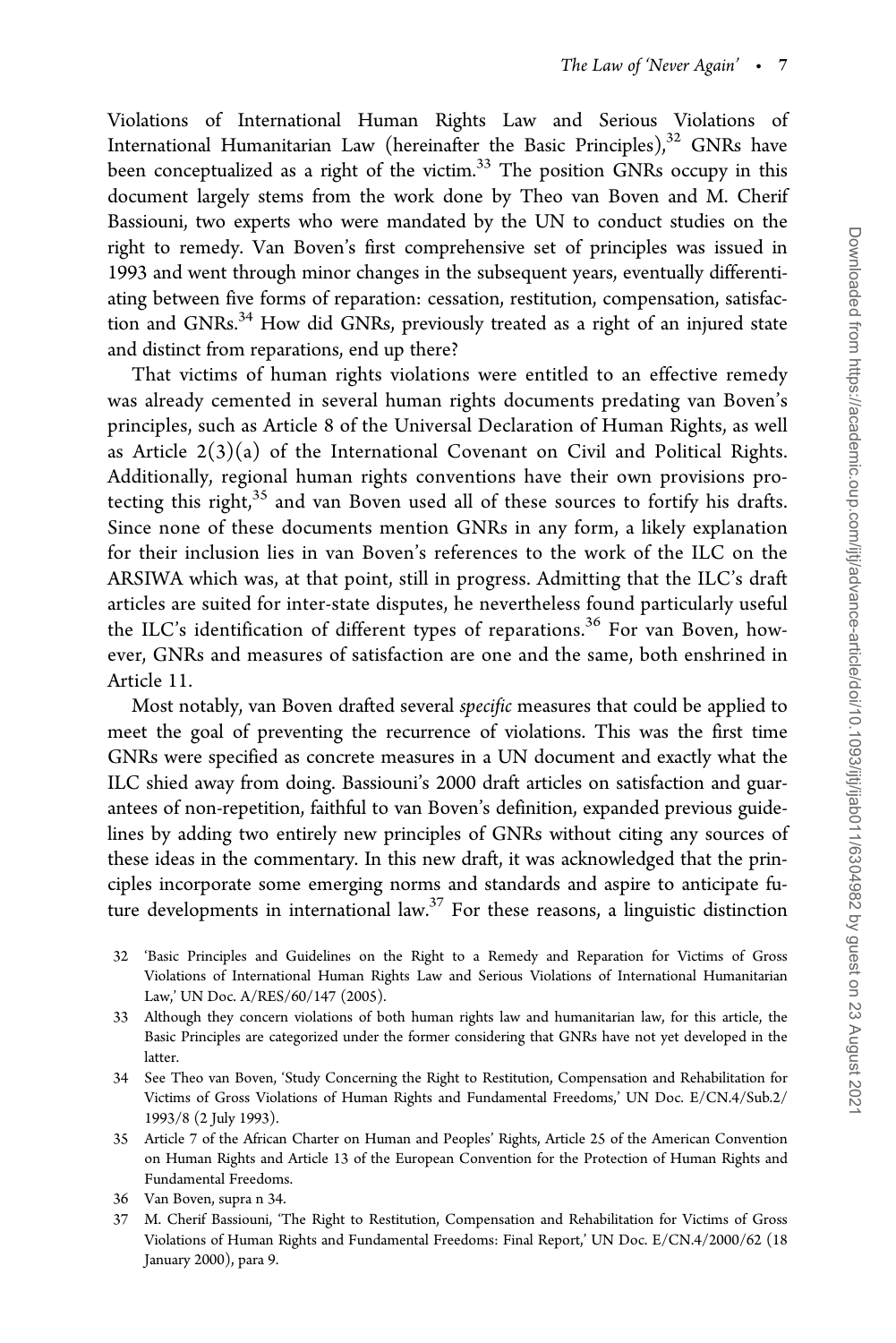was made to reflect existing international obligations ('states shall') in contrast to emerging norms ('states should').<sup>38</sup> GNRs fall under the latter category, which suggests they were not a fully conceptualized international obligation at the time in this legal regime.

During this period, GNRs also made appearances in other IHRL developments, emerging as a set of measures to reform state laws and institutions. Notably, when Louis Joinet drafted the principles on combatting impunity in 1997, he recommended a set of measures preventing victims from enduring new violations. Joinet included three broad categories of legal and institutional reform for non-recurrence, which were separate from the right to reparation: the disbandment of paramilitary groups; the repeal of emergency legislation and recognition of the inviolability and non-derogability of habeas corpus; and removal from office of senior state officials implicated in serious human rights violations.<sup>39</sup> Diane Orentlicher was later hired to update these principles 'to reflect recent developments in international law' which resulted in a report published in February 2005.<sup>40</sup> In her report, Orentlicher has regrouped reparation and GNRs together since 'human rights treaty bodies have often treated GNRs as a component of reparations,' including the then-most recent draft on the Basic Principles.<sup>41</sup> Institutional reform included under general principles of GNRs, according to Orentlicher's draft, should advance the objectives of consistent adherence by public institutions to the rule of law, repeal of legislation that contributes or authorizes violations of human rights and/or humanitarian law, civil control of military and security forces and intelligence services and disbandment of parastatal armed forces and, finally and distinctly, reintegration into society of children involved in armed conflict.<sup>42</sup>

Several months after these impunity principles were updated, the Basic Principles were finalized. In this revised set of principles, GNRs, surprisingly and, I note, contrary to van Boven's and Bassiouni's drafts, appeared as a self-standing measure of effective reparation, along with restitution, compensation, rehabilitation and satisfaction, confirming Orentlicher's classification. This final conceptualization runs contrary to the ARSIWA where GNRs are deliberately separate from reparations as they 'look to the protection or maintenance of the legal relationship' and are, in that sense, presupposing a risk of recurrence.<sup>43</sup>

Considering the importance of the Basic Principles in later TJ practices, it is worthwhile listing all the included measures of GNRs. Specifically, under Article 23 of the Basic Principles, GNRs should include, 'where applicable, any or all of the following measures':

43 Dinah Shelton, Remedies in International Human Rights Law. 2nd edn. New York: Oxford University Press, 2005), 89.

<sup>38</sup> Ibid., para 8.

<sup>39</sup> Louis Joinet, 'The Administration of Justice and the Human Rights of Detainees. Revised Final Report Prepared by Mr. Joinet Pursuant to Sub-Commission Decision 1996/119,' UN Doc. E/CN.4/Sub.2/ 1997/20/Rev.1 (2 October 1997), principles 37–42.

<sup>40</sup> Diane Orentlicher, 'Report of the Independent Expert to Update the Set of Principles to Combat Impunity,' UN Doc. E/CN.4/2005/102 (18 February 2005), 4.

<sup>41</sup> Ibid, n 76.

<sup>42</sup> Ibid.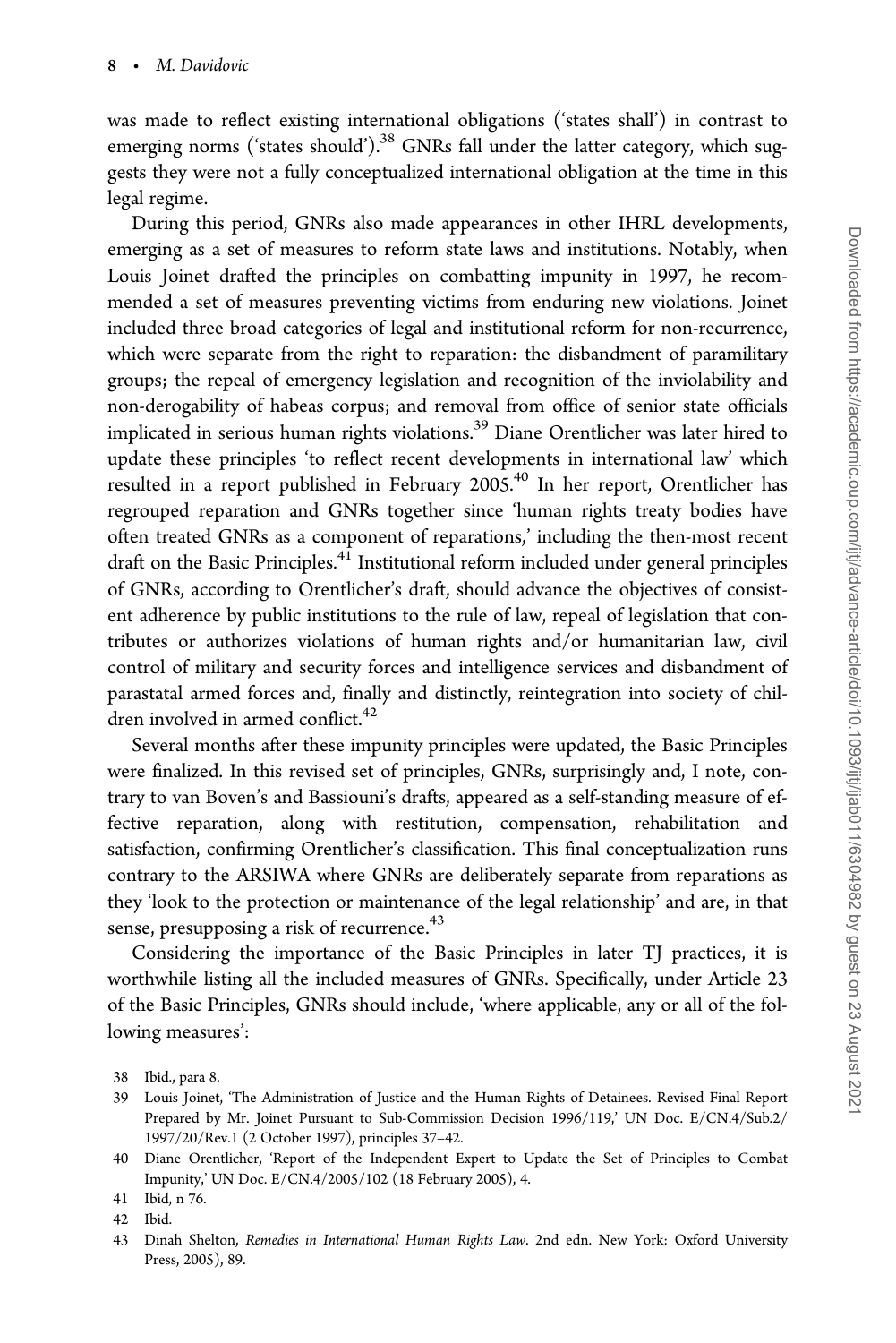- 1. Ensuring effective civilian control of military and security forces;
- 2. Ensuring that all civilian and military proceedings abide by international standards of due process, fairness and impartiality;
- 3. Strengthening the independence of the judiciary;
- 4. Protecting persons in the legal, medical and healthcare professions, the media and other related professions and human rights defenders;
- 5. Providing, on a priority and continued basis, human rights and international humanitarian law education to all sectors of society and training for law enforcement officials as well as military and security forces;
- 6. Promoting the observance of codes of conduct and ethical norms, in particular international standards, by public servants, including law enforcement, correctional, media, medical, psychological, social service and military personnel, as well as by economic enterprises;
- 7. Promoting mechanisms for preventing and monitoring social conflicts and their resolution;
- 8. Reviewing and reforming laws contributing to or allowing gross violations of international human rights law and serious violations of international humanitarian law.44

Although in their content the final Basic Principles contained only minor departures from Bassiouni's 2000 guidelines, their novel positioning as a standalone form of reparations points to further norm autonomy. The listed measures, as demonstrated, largely focus on laws, institutions and state officials. To ensure non-repetition of human rights violations, therefore, by and large means to reform the state and its institutions. Bassiouni's commentary from 2006 suggests that for each of these measures the drafters took into consideration previous decisions and recommendations by the UN Human Rights Committee and the Inter-American Court of Human Rights (IACtHR), in addition to UN General Assembly Resolutions.<sup>45</sup>

The Basic Principles are a crucial development in the story of GNRs in TJ. The principles provide this previously purposefully ambiguous and flexible norm with a number of specific measures that a state found in breach of human rights and humanitarian law might have an obligation to provide. This document challenges and expands not only state obligation but also the contents and contexts of GNRs. Reparations are usually meant to make amends to the victim $(s)$ ; however, including GNRs suggests that they, through legal and institutional reforms, are meant to benefit the entire affected community. As far as contexts are concerned, GNRs previously applied in cases of typically individual breaches in interstate relations but have now become operational in the context of gross violations of international human rights (and humanitarian) law. The nature and gravity of such violations imply background circumstances of war, civil conflict or state oppression. This implication has been reflected in practice. By way of example, in the Ugandan peace agreement between the Government and the Lord's Resistance Army, GNRs are referred to as a measure

<sup>44</sup> Basic Principles, supra n 32.

<sup>45</sup> M. Cherif Bassiouni, 'International Recognition of Victims' Rights,' Human Rights Law Review 6 (2006): 203–279.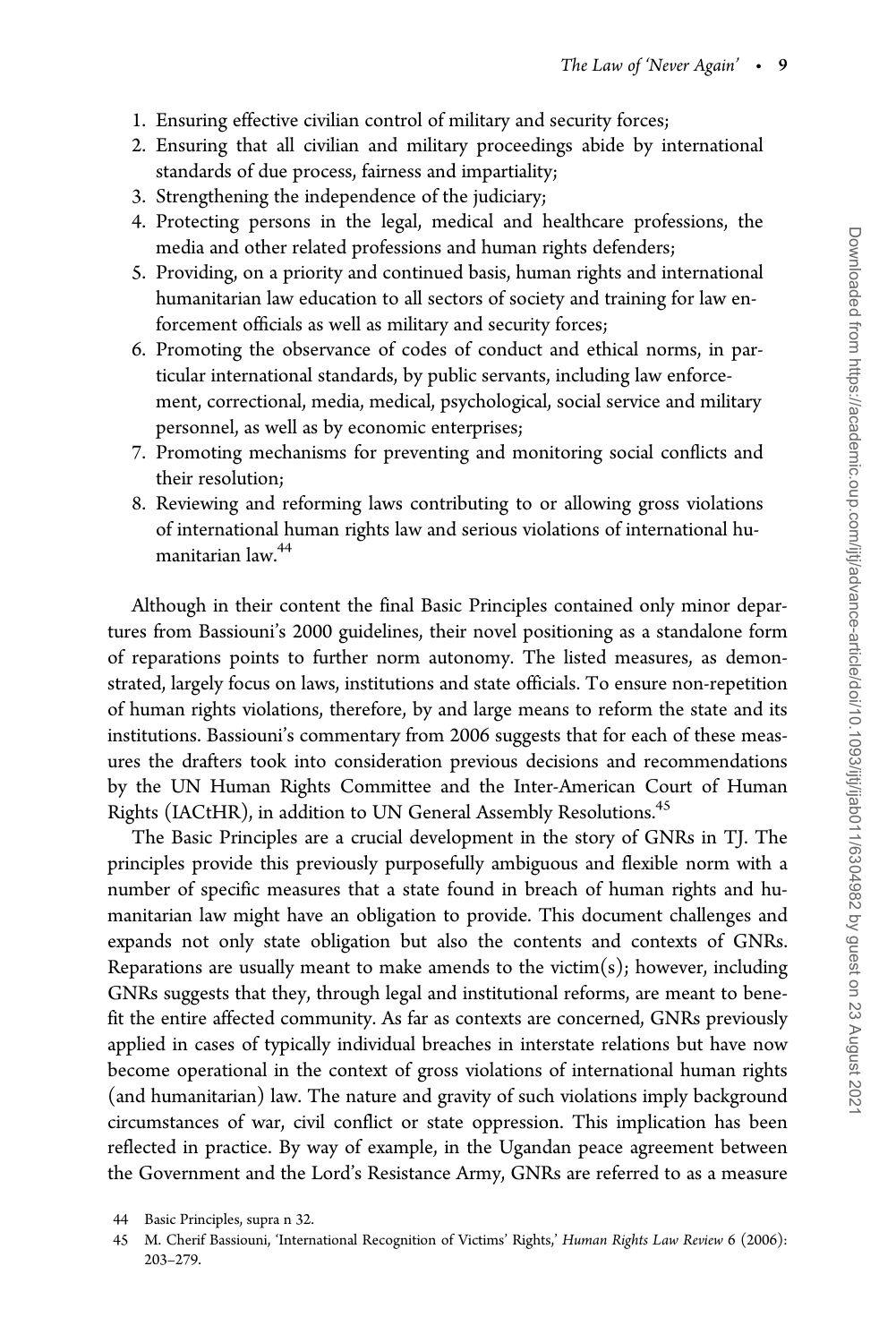of reparations in accordance with the Basic Principles.<sup>46</sup> The principles, therefore, make GNRs well-suited for the contexts of transitional justice. In the following section, I argue that rather than the Basic Principles influencing the incorporation of GNRs in TJ, it was TJ that inspired the content/contextual expansion of GNRs in the Basic Principles and IHRL.

#### TRANSITIONAL JUSTICE AND 'NEVER AGAIN'

On the GNRs timeline, it might be reasonable to assume that transitional justice comes into the picture after the LaGrand judgment, the ARSIWA and the Basic Principles, if for no other reason than the relatively short existence of the field. Nevertheless, this would be a false assumption, although it is important here to separate the legal term 'guarantees of non-recurrence' from the core values attached to GNRs in international law, that is, forward-looking measures that would prevent repetition. These core values were noted in the early developments of TJ (or 'justice in transition' at that time), which were shaped by the transitions from oppressive regimes across Latin America where the promise that violations will not be repeated enjoyed a prominent position. Notably, Argentina's National Commission on Disappeared People published a report entitled 'Nunca  $Más = Never Again'$  in 1984. At that time, the 'Never Again' phrase was associated with the advocacy carried out by human rights organizations and exiled groups to recognize the crimes perpetrated by the dictatorship.<sup>47</sup> In Argentina, as Crenzel reports, the phrase 'Never Again' itself became linked to the demands for not only truth but also (criminal) justice.<sup>48</sup> The Nunca Más report gained further importance for the public once it was offered and accepted as court evidence in the 1985 trials of military juntas. The truth commission model and its attachment to 'Never Again' was subsequently exported to various countries in Latin America (e.g., Guatemala, Chile, El Salvador). These developments shaped the emerging intervention of 'justice in transition' in Latin America, whose ultimate goal, whether through a truth commission or criminal trials, became to never experience such grave violations again.

It is in these developments, in Argentina and other mainly but not exclusively Latin American countries transitioning from authoritarian regimes to democracy in the 1980s, that Paige Arthur traces the conceptual origins of the field of  $TJ^{49}$ Arthur's arguments about the birth of TJ as a field distinct from human rights are crucial for understanding the travels and transformations of GNRs. Her study focuses on multiple actors who participated in the creation of TJ as a distinct and necessary response to transitions to democracy, providing an 'intellectual framework' for it.<sup>50</sup> Already at one of the first conferences on the topic of justice in transition, Jose Zalaquett, a Chilean lawyer and later a commissioner on the Chilean National

<sup>46 &#</sup>x27;Agreement on Accountability and Reconciliation Between the Government of the Republic of Uganda and the Lord's Resistance Army/Movement,' UN Doc. S/2007/435 (29 June 2007).

<sup>47</sup> Emilio Crenzel, 'Genesis, Uses, and Significations of the Nunca Más Report in Argentina,' Latin American Perspectives 42 (2015): 20–38.

<sup>48</sup> Ibid.

<sup>49</sup> Paige Arthur, 'How "Transitions" Reshaped Human Rights: A Conceptual History of Transitional Justice,' Human Rights Quarterly 31 (2009): 321–367.

<sup>50</sup> Ibid., 327.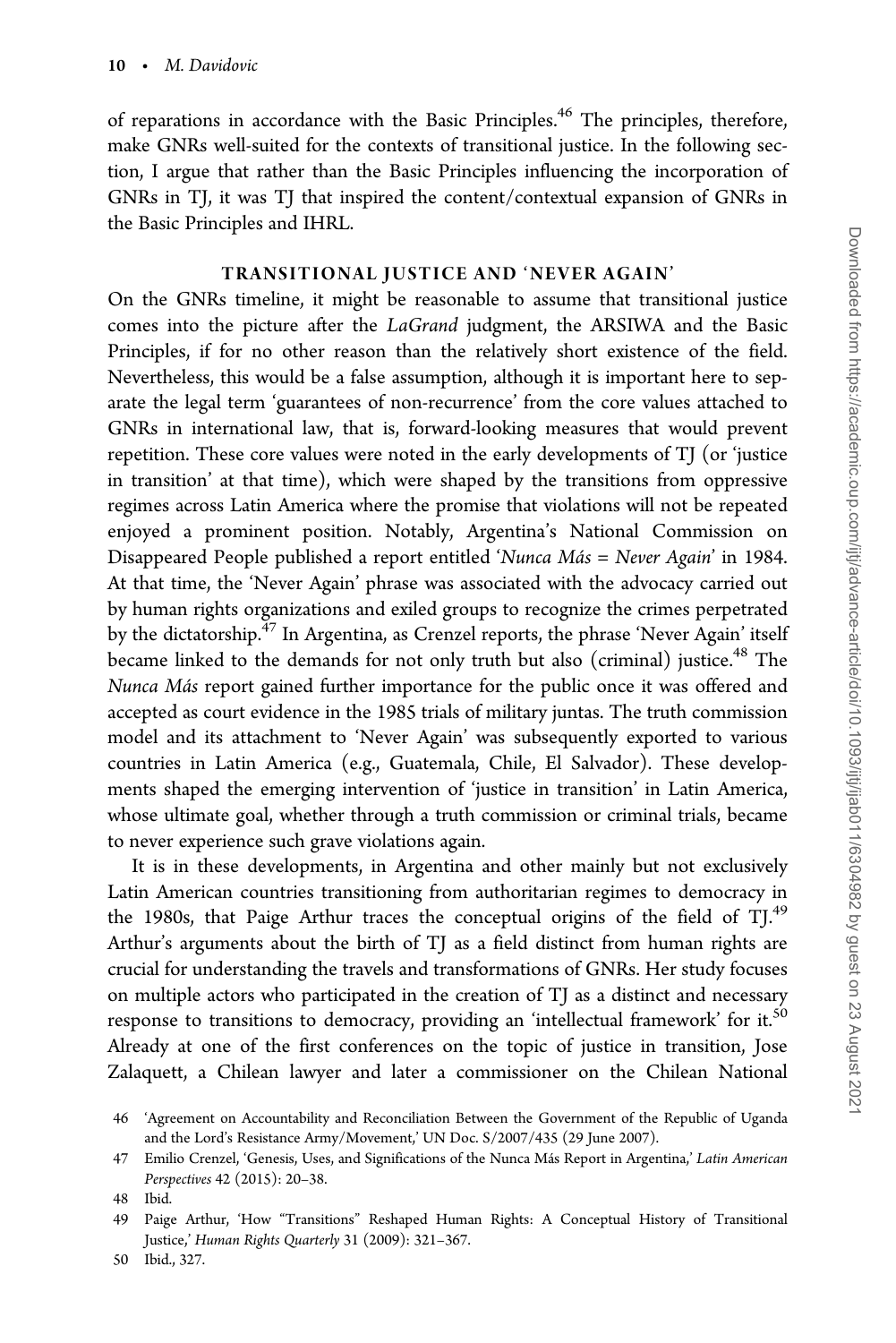Commission on Truth and Reconciliation (TRC), began to advocate that concrete measures such as state security reform should be undertaken for the reasons of 'guaranteeing to victims that violations would not be repeated.'<sup>51</sup> This is the language that at that time had only been voiced by the activists in Latin America ('Nunca Más') and the Human Rights Committee ('ensuring that violations are not repeated'). Until then, as I demonstrated in previous sections, the language of guaranteeing nonrepetition was reserved for interstate disputes, by and large practised as a right of states and not state subjects. Prioritizing legal and institutional reform, including security sector reforms Zalaquett talked about, was characteristic of the transfers of local-level advocacy against impunity to the international level as this process was marked by an overall focus on the political change (to democracy) rather than, for instance, social justice.<sup>52</sup> In Eastern Europe at that time, reforming and controlling the security sector by the new regimes became integral to the desired democratic and economic transformations of countries in transition. In broader international politics, 'good institutions' and 'good governance' emerged as most sought-after values in aid-receiving, developing states, defining how successes of state- and peacebuilding, and therefore sustainable peace, are measured.<sup>53</sup> While shaping the field's conceptual boundaries, the promoted measures in Latin America, well-placed within the global end-of-the-Cold-War context, gave normative content to the principle of 'Never Again' that was then formulated as an objective of the emerging field of transitional justice.

In 1990, around the time the conferences were taking place, Zalaquett published a seminal piece on confronting human rights violations.<sup>54</sup> This article was seminal for its influence on the setting of the intellectual framework for TJ, as noted by Arthur, but also for feeding content into the norm of non-recurrence in both TJ and IHRL, which has been omitted by TJ scholarship thus far. In the article, Zalaquett outlines nearly all of the measures today known as GNRs before any of the human rights documents mentioned in previous sections were drafted. He then saw 'dealing with transitional political situations' as 'a new area of human rights practice.<sup>55</sup> Due to the myriad (at the time) unanswered questions such as what international legal responsibilities governments have regarding past human rights violations, Zalaquett found existing efforts 'inadequate.<sup>56</sup> He, in turn, aspired to design a policy that would more appropriately deal with past human rights violations.

Such a policy would have two general objectives: 'to prevent the recurrence of such abuses; and . . . repair the damage they have caused.'<sup>57</sup> Here we see a clear separation between reparations and non-recurrence, a topic that caused a great deal of disagreement among the ARSIWA drafters in the subsequent decade. In addition to

52 Ibid.

57 Ibid., 628.

<sup>51</sup> Ibid., 358.

<sup>53</sup> Padraig McAullife, Transformative Transitional Justice and the Malleability of Post-Conflict States (Cheltenham: Edward Elgar Publishing, 2017), 26–28.

<sup>54</sup> Jose Zalaquett, 'Confronting Human Rights Violations Committed by Former Governments: Applicable Principles and Political Constraints,' Hamline Law Review 13 (1990): 623–660.

<sup>55</sup> Ibid., 625.

<sup>56</sup> Ibid., 625.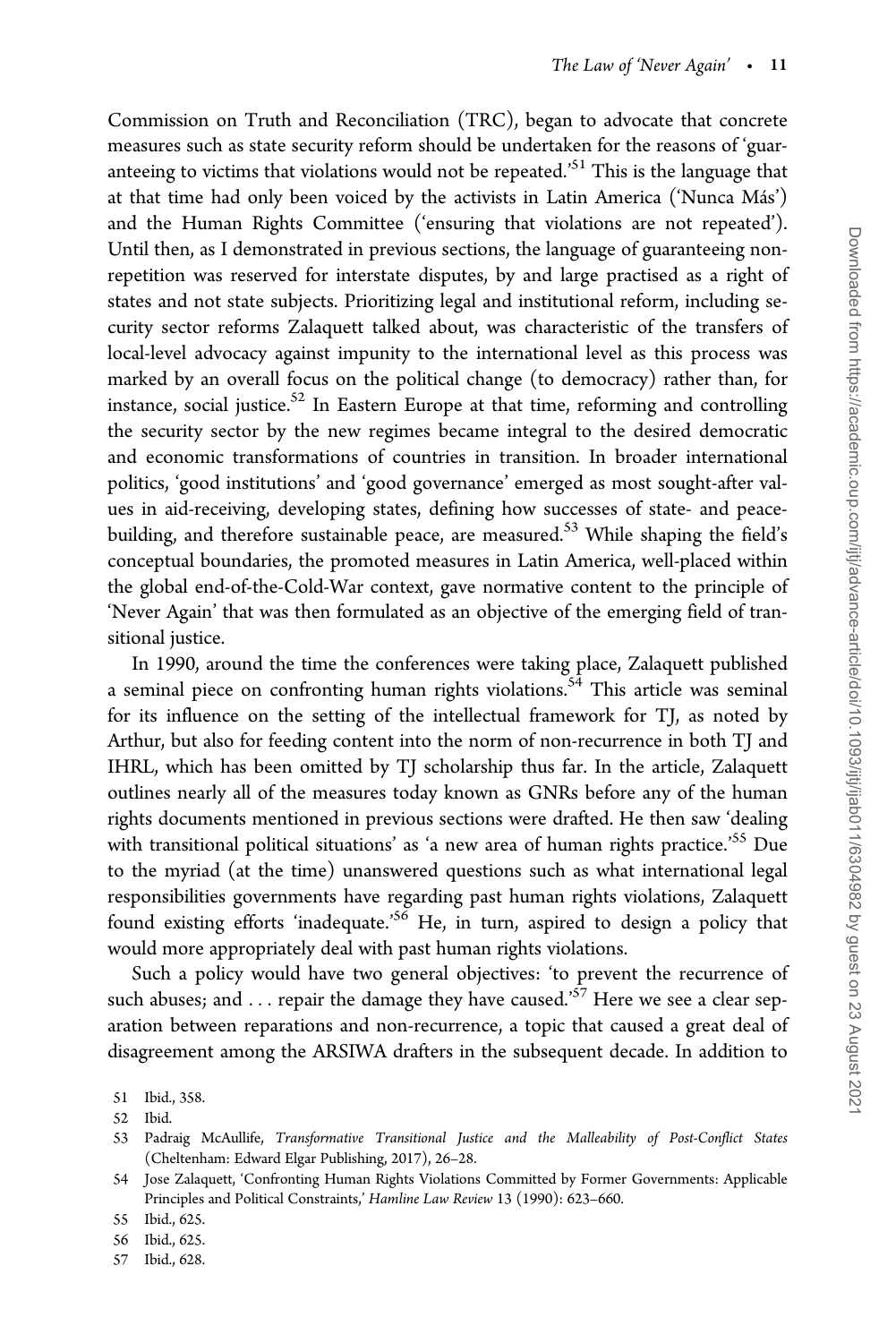measures of reparation, punishment and clemency, Zalaquett gave great weight to preventive measures of non-repetition using examples of domestic practices in Guatemala, the Philippines, Spain and Panama. Admitting that 'there exists no single formula' for how best to prevent human rights violations, Zalaquett outlined the following 'new' measures of state, institutional and legal reforms. Firstly, he spoke of reinforcement of the legal system's protection of human rights (e.g., amending constitutions and ratifying human rights treaties) and secondly, of reforming/ strengthening institutions to reinforce the protection of human rights (judicial reform, human rights education and dismantling of intelligence services or other units responsible for abuses). $58$ 

In the year after the article was published, Zalaquett sat on the Chilean TRC. The commission's lengthy final report includes a set of recommendations regarding the prevention of human rights violations in the country, in line with its mandate.<sup>59</sup> In the introductory remarks written for the English language version of the report, Zalaquett repeated the two ultimate objectives of a 'justice in transition' policy from his 1990 article, with preventing the repetition of atrocities being one of them. In Zalaquett's words, the Commission's mission was to decide how such an objective could be achieved. The prevention recommendations stress the 'significant flaws and shortcomings' of the domestic legal system which disable it to effectively protect human rights.<sup>60</sup> To that end, the Commission recommended a series of measures of institutional and legal reform: aligning Chile's legal framework with international human rights law, reforming the judicial branch (including legal training), ensuring that the armed forces, security forces and police exercise their functions in complete accordance with the obligation to respect human rights, creating an institution to protect human rights and making changes in the legal order in constitutional, criminal and procedural matters to better protect human rights. These elaborate measures are an extension to the 1990 article by Zalaquett, although ideologically identical.

These recommendations quickly became a trend. In the years to follow, truth commissions generally adhered to non-recurrence as an objective of transitional justice mechanisms in their recommendations. In the Guatemalan peace process, for instance, avoiding repetition of violent events was connected to the right to truth, manifested in the establishment and work of the Clarification Commission.<sup>61</sup> Furthermore, in its final report, the truth commission in El Salvador recommended measures of institutional reform to prevent the repetition of violent acts, broadly categorizing them as relating to justice, protection of human rights and reconstruction of the national civil police.<sup>62</sup>

<sup>58</sup> Ibid., 635.

<sup>59</sup> Center for Civil and Human Rights, Report of the Chilean National Commission on Truth and Reconciliation (Notre Dame: University of Notre Dame Press, 1993).

<sup>60</sup> Ibid., 1075.

<sup>61 &#</sup>x27;Agreement on the Basis for the Legal Integration of the Unidad Revolucionaria Nacional Guatemalteca Between the Government of Guatemala and URNG,' UN Doc. A/51/766 (12 December 1996), article 18.

<sup>62</sup> The Commission on the Truth for El Salvador, 'From Madness to Hope: The 12-Year War in El Salvador: Report of the Commission on the Truth for El Salvador' (The Commission on the Truth for El Salvador, 1993).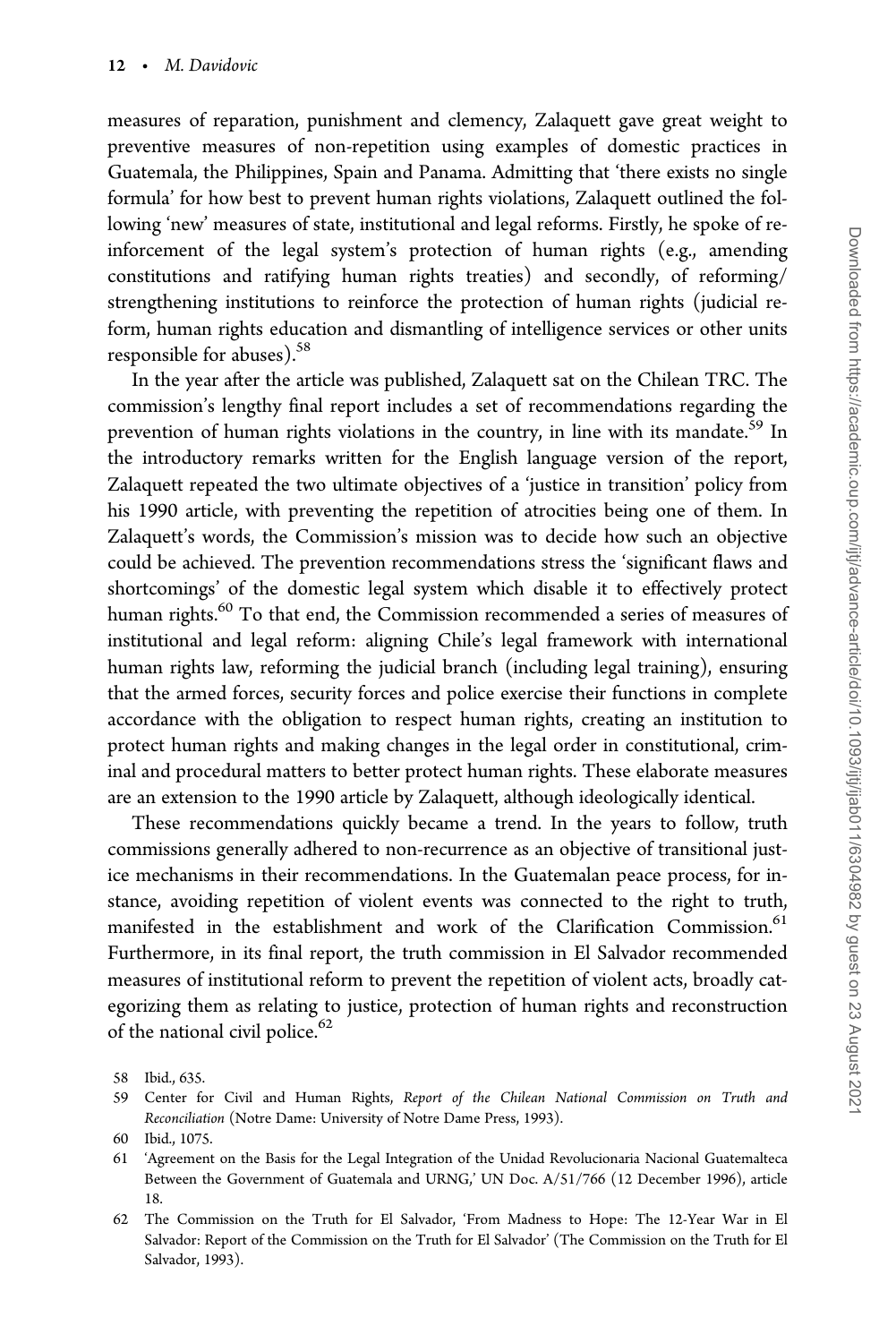Zalaquett's interpretation of these various measures of institutional and legal reform as measures best preventing human rights violations, and the subsequent practices of justice in transition, helped give content to the otherwise content-ambiguous norm of non-recurrence in IHRL. An important yet insufficient argument would point to the stark textual resemblances between the measures recommended by the Chilean commission and those included in the Basic Principles, albeit stripped of context.<sup>63</sup> More notably, both the Chilean Commission and Zalaquett himself were cited in van Boven's appendix to the 1993 draft Basic Principles.<sup>64</sup> Nearly three decades later, Prof van Boven observed that the 'certainly large' influence of the Latin American experience is manifested not only in the Basic Principles but in its contemporary, the Joinet/Orentlicher principles on impunity.65 In her 2005 report, Dianne Orentlicher notes that '[s]ome aspects of' listed GNRs are 'characteristic of periods of restoration or transition to democracy and/or peace that prevailed in Latin America and other regions at the time the Principles were drafted,' of which Chile was a representative state.<sup>66</sup> Supporting this is the pivotal role Chile played in the creation of the Basic Principles, as the drafting consultations were chaired by Chilean ambassador Alejandro Salinas.<sup>67</sup> Finally, the overall political backing for these principles came from Latin American countries emerging from oppressive regimes.<sup>68</sup> It is here where I make the first and core claim of the early TJ developments' influence on the norm of non-recurrence in IHRL.

Until the Basic Principles were issued, however, the understandings of measures most adequate for ensuring 'Never Again' in TJ were not explicitly phrased as 'guarantees of non-recurrence' but rather as prevention of repetition. Expectedly, a survey of English-language newspaper articles published in the 1980s and 1990s I conducted resulted in notable references to GNRs only regarding solving interstate disputes. The language of GNRs was repeatedly used in the Afghan crisis on behalf of the Afghan government to, for instance, seek appropriate political guarantees from the Soviet Union against military invasions and other internal affairs interferences. In the following decade, GNRs seldom made appearances in state officials' statements regarding conflicts in Iraq and Lebanon and generally maintained a rather low profile.

In the early 2000s GNRs experience two distinct 'booms' in references – one in discussions about state responsibility in connection to the LaGrand judgment and the ARSIWA, and the other in relation to the developments of the early TJ

- 65 Personal interview, Prof Theo van Boven, by telephone, 6 October 2020. Prof van Boven was interviewed for the purposes of the author's doctoral thesis.
- 66 Orentlicher, supra n 40 at para 64.
- 67 See 'Report of the Consultative Meeting on the Draft Basic Principles,' UN Doc. E/CN.4/2003/63 (2002).
- 68 Kelly McCracken, 'Commentary on the Basic Principles and Guidelines on the Right to a Remedy and Reparation for Victims of Gross Violations of International Human Rights Law and Serious Violations of International Humanitarian Law,' Revue Internationale de Droit Pénal 76 (2005): 77-79.

<sup>63</sup> By way of example, the Chilean TRC recommends creating 'a judicial branch that really plays its role of guaranteeing the essential rights of persons,' while the Basic Principles, faithful to van Boven's 1993 principles, in Article 23 (c) recommend 'strengthening the independence of the judiciary.'

<sup>64</sup> Theo van Boven, 'Appendix C: Review of Further Developments in Fields with Which the Sub-Commission Has Been Concerned,' UN Doc. E/CN.4/SUB.2/1993/8 (2 July 1993).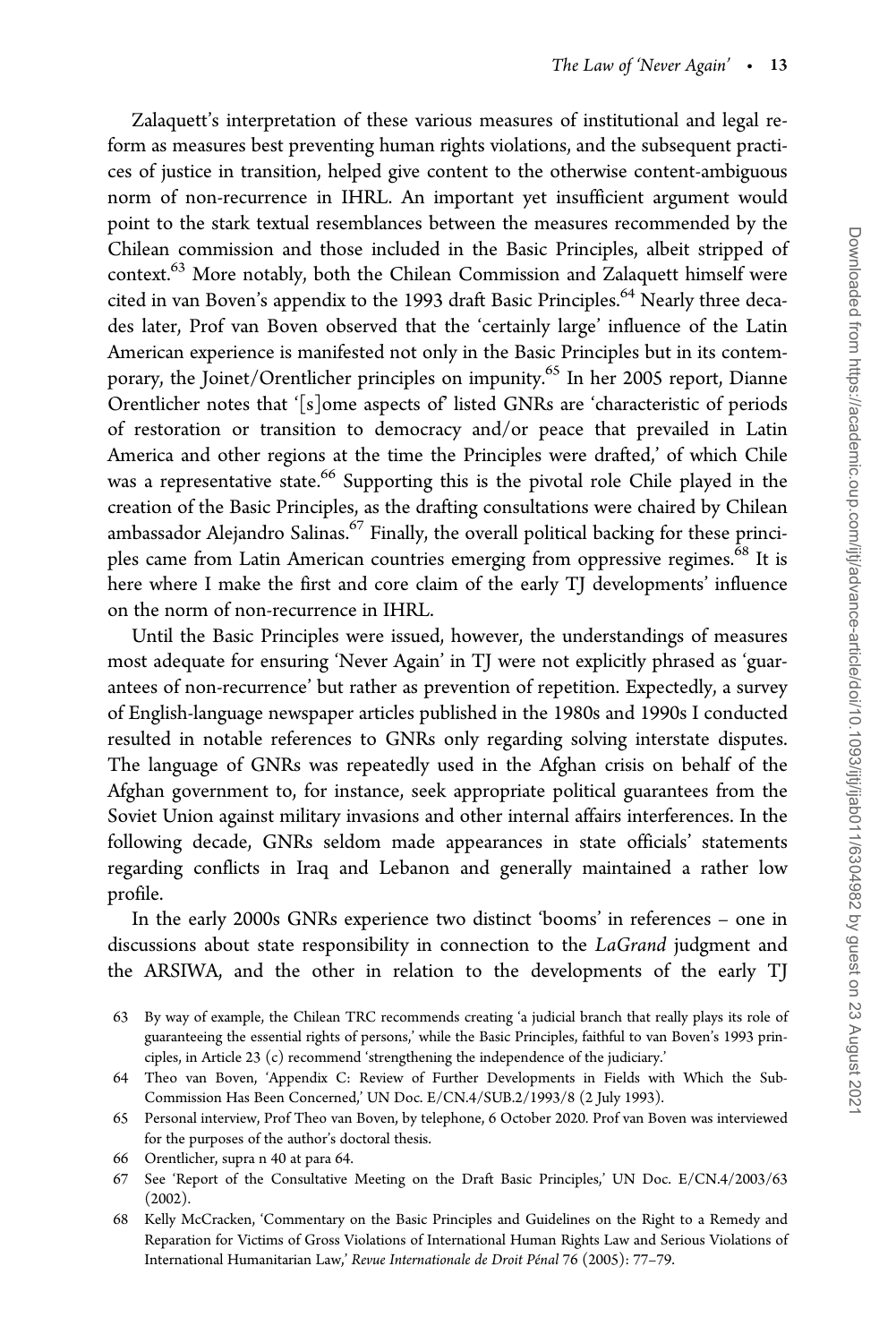scholarship and the Basic Principles. In the former, GNRs were discussed as reviewed above, more as a debate about state obligation than about norm content. On the latter front, GNRs become attached to, for example, history education about the stolen children in Australia in an article Durbach and Kirk wrote for the Australian on 14 August 2000, and restitution for the crimes committed against 'comfort women' in Japan, as demonstrated in a contribution to CNN by Shinsho and Kamimura on 12 December 2000. Yet as the drafting of the Basic Principles concluded in 2005, first references to the Principles and GNRs as legal and institutional measures of reparation were made in Sierra Leone concerning the establishment of the Special War Crimes Court,<sup>69</sup> in Nigeria regarding widespread forced evictions<sup>70</sup> and in a handful of other cases of human rights abuses in India, Algeria and the US. In all these cases, GNRs and the other four types of reparations, as per the Basic Principles, were called upon by Amnesty International, Zalaquett's former employer. Present-day references to the five distinct types of reparations, GNRs being one of them, or to GNRs in isolation, are too numerous to list.

The key aspects of norm transformation in and by TJ in this stage are twofold. Firstly, GNRs were given content and context expansion based on early TJ practices and scholarship from Latin America. Secondly, the 'Never Again' promise, inseparable from justice in transition, was increasingly becoming equated with a list of institutional and legal reform measures, those that originally stemmed from Chile. Both aspects of transformation were contingent on the growth of TJ as a legalized field, blending in the post-Cold War politics of regime change and the overwhelming emphasis on good governance and the rule of law. In the formulation of TJ and the rule of law as 'mutually reinforcing phenomena,'71 institutional reform measures appear crucial for restarting the rule of law in the transitioning society. This is because the legitimacy of this revived rule of law depends both on the content of laws and the process of making them, which necessitated reformative processes such as vetting.<sup>72</sup> This stage of norm transformation therefore demonstrates transfers of local-level advocacy to the international arena and subsequent decontextualization of the norm content from Chile/Latin American-specific contexts to a staple of universally applicable reparations.

#### THE UNITED NATIONS AND FURTHER NORMATIVE EXPANSIONS

Equating the initial ideas about future-oriented actions aimed at fulfilling the 'Never Again' promise to GNRs has been fortified through to work of the United Nations (UN) and its intervention in TJ. Since 2004, transitional justice has been high on the UN's agenda. In the first major TJ report, Secretary-General Kofi Annan wrote that it was the horrendous events of the 1990s that showed that there can be no

<sup>69</sup> The Analyst, 'Liberia, The Sierra Leone Victims' Confab is Crucial,' All Africa, 1 March 2005.

<sup>70</sup> Amnesty International, 'Nigeria; Making the Destitute Homeless – Forced Evictions in Makoko, Lagos State,' All Africa, 24 January 2006.

<sup>71</sup> Padraig McAuliffe, 'Transitional Justice and the Rule of Law: The Perfect Couple or Awkward Bedfellows?' Hague Journal on the Rule of Law 2 (2010): 127–154.

<sup>72</sup> Pablo de Greiff, Transitional Justice, Security and Development: Security and Justice Thematic Paper (Washington: World Bank, 2011),<https://openknowledge.worldbank.org/handle/10986/9245> (accessed 2 June 2021).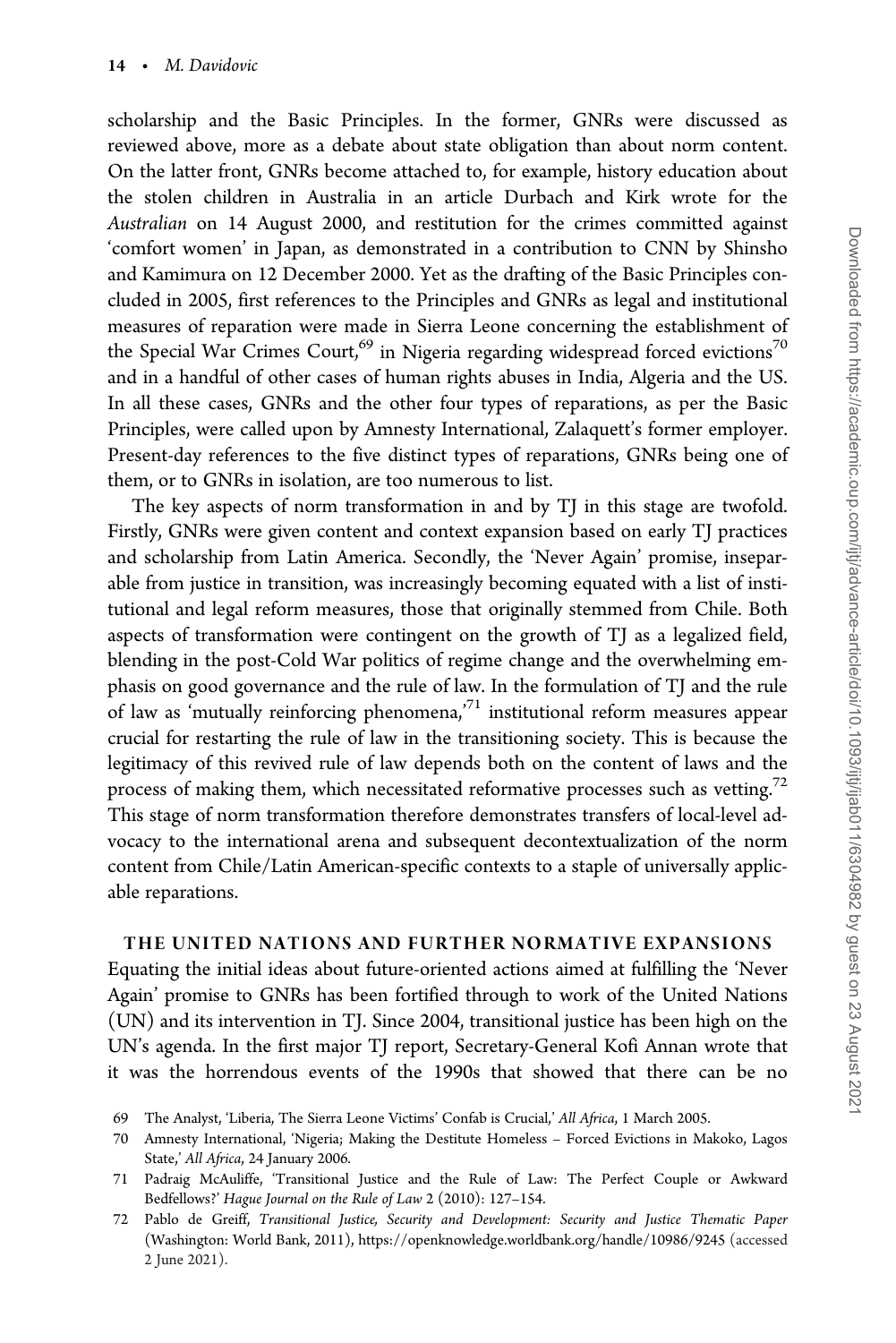immediate nor long-term peace without appropriate redress for grievances and fair administration of justice.<sup>73</sup> Transitional justice was thereby becoming a norm. In 2010, the Secretary-General published a guidance note on TJ in which the duty of prevention, from which GNRs stem, was discussed.<sup>74</sup> Importantly, the report highlights that TJ processes should 'ensure the right of victims to reparations, the right of victims and societies to know the truth about violations, and guarantees of non-recurrence of violations, in accordance with international law.<sup>75</sup> As to the content of GNRs, this guidance note aligned with the measures listed in the Basic Principles.

The UN agenda on TJ, of course, culminated with the establishment of a Special Rapporteur on the promotion of truth, justice, reparation and guarantees of nonrepetition by the Human Rights Council in  $2011$ .<sup>76</sup> The Special Rapporteur is widely regarded as the 'transitional justice' rapporteur and truth, justice, reparations and guarantees of non-repetition as the four pillars of the field. Without any explanations, guarantees of non-repetition – and not, for instance, prevention – have been, firstly, made a pillar of transitional justice, and not an objective, and secondly, separated from reparations, contrary to the Basic Principles.

The Special Rapporteur was given a lengthy set of tasks, including recommending how the elements of the mandate, such as GNRs, can be improved and strengthened, and building their normative framework, which the first Special Rapporteur Pablo de Greiff did in three separate reports. In the first and most elaborate report, De Greiff provides clarifications to certain conceptual ambiguities regarding  $GNRs.^{77}$  He defines a guarantee of non-repetition as a function performed through a variety of measures, to which previously victimized societies as a whole are entitled, and where state institutions are duty bearers. In that sense, guaranteeing non-repetition is no longer a moral promise but 'an object of rational policymaking.<sup>'78</sup> The GNRs in TJ, unlike in PIL, are not exceptional but normative; always specific and not general guarantees, concrete interventions that oblige institutions of the state and jointly contribute to diminishing the likelihood of repeated violence.<sup>79</sup> As the legal foundations for GNRs, the report relied on the developments of GNRs in IHRL, including the work of the Human Rights Committee and regional human rights courts. Therefore, the context in which these kinds of GNRs become applicable is in line with the Basic Principles – gross violations of human rights and humanitarian law.

The norm transformation undertaken by the Special Rapporteur in this report is not one of context but of content. In De Greiff's theorization, GNRs incorporate multiple measures that are feasible and could be achieved through TJ measures which require overarching mobilization and benefit the entire previously victimized

<sup>73 &#</sup>x27;Report of the Secretary-General on the Rule of Law and Transitional Justice in Conflict and Post-conflict Societies,' UN Doc. S/2004/616 (2004).

<sup>74</sup> United Nations Secretary-General, Guidance Note of the Secretary-General: United Nations Approach to Transitional Justice (New York: United Nations, 2010).

<sup>75</sup> Ibid., 4.

<sup>76</sup> Human Rights Council, 'Special Rapporteur on the Promotion of Truth, Justice, Reparation and Guarantees of Non-Recurrence,' UN Doc. A/HRC/18/L.22 (26 September 2011).

<sup>77 &#</sup>x27;Report of the Special Rapporteur on the Promotion of Truth, Justice, Reparation and Guarantees of Non-Recurrence,' supra n 12.

<sup>78</sup> Ibid., para 22.

<sup>79</sup> Ibid., para 25.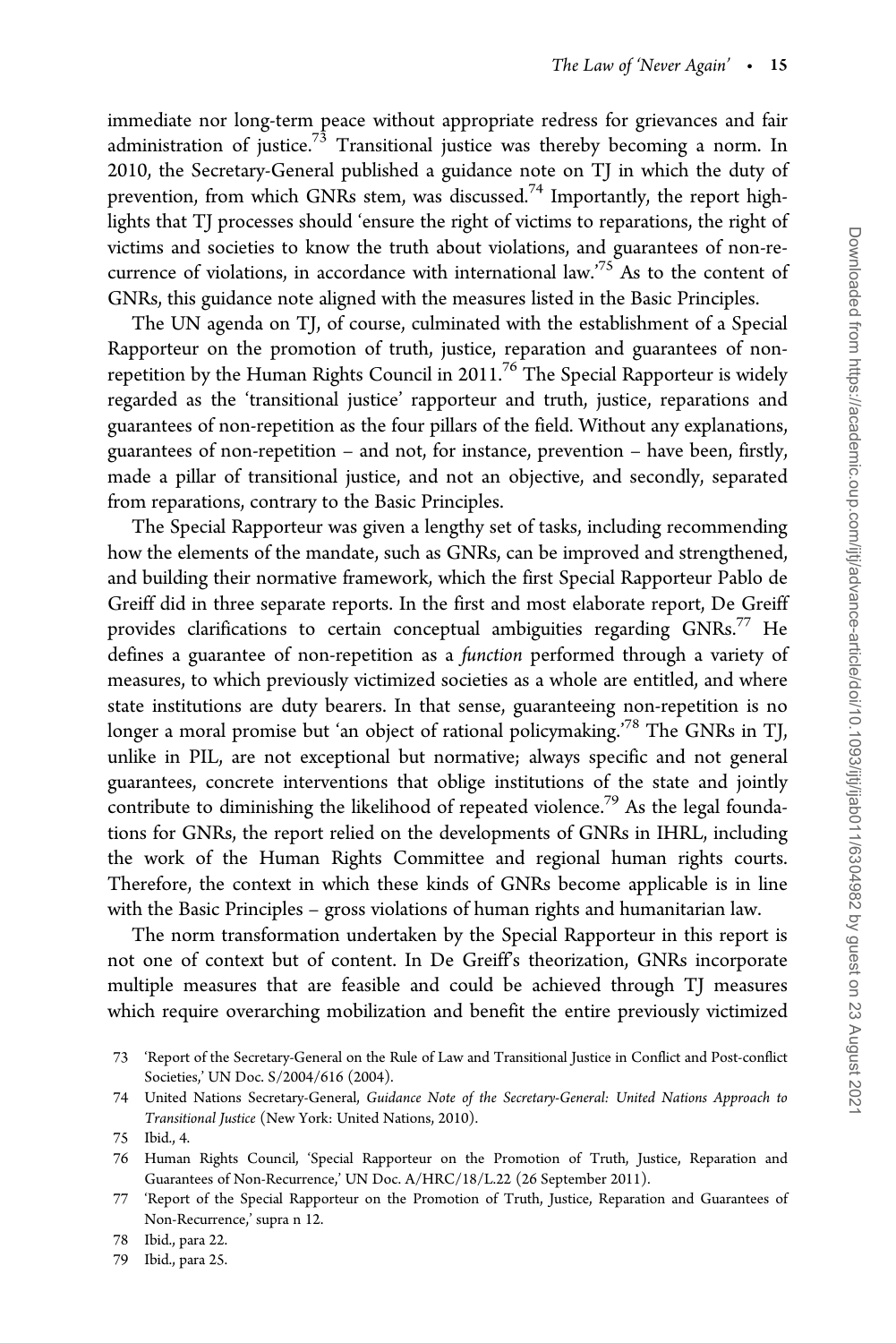society. In his view, once the basic preconditions for institutional interventions such as ensuring security and access to legal identity for all are met, there exist three fields of intervention through which policies relating to GNRs should be structured.<sup>80</sup> The first one is the known level of official state institutions, inclusive of legal, judicial and constitutional reforms, while the next two are the level of civil society and of cultural and personal dispositions that, inter alia, includes educational reform and trauma counselling. For each of the interventions, a series of measures were proposed, some of which had never appeared in any documents or notable scholarly writings on GNRs before.

The Special Rapporteur's report on GNRs resonates with the initial understandings of preventing future violations shown in Zalaquett's writings and the Chilean context. While the Chilean TRC emphasized that measures of legal and institutional reform do not suffice to ensure non-repetition and asserted that human rights must be included in formal education and manifested through symbolic measures and the attainment of truth and justice, these recommendations were not replicated in the Basic Principles. They were also not fully included in the early TJ scholarship which preoccupied itself with state structures and laws. Like the TRC, the Special Rapporteur discusses education and the changing of the culture of human rights as conditions needed to prevent future atrocities. A complex function such as non-recurrence, the work of the Special Rapporteur similarly posits, could not be limited to measures of legal and institutional reform. Although this expands beyond IHRL, it should not be seen as problematic but as a doctrinal attempt to capture the complexities of the non-repetition of mass violence.

In his second report on GNRs, De Greiff discusses security sector reforms, in particular vetting and its contributions to non-recurrence.<sup>81</sup> He believes that vetting can be an enabling condition for transitional justice, meaning that TJ institutions will work better if the institutions responsible for abuses are vetted. Finally, in the 2017 examination of regional approaches and advances to GNRs, De Greiff admits that GNRs are rarely used outside UN circles and that even within the organization few documents utilize the term.<sup>82</sup> De Greiff is right in saying that only if we forget about the GNRs which are operational in PIL. His criticism is that transitional justice has not been especially good at taking advantage of this new knowledge of the norm, which is why GNRs remain its least developed aspect.

De Greiff's successor, Fabian Salvioli, has also addressed GNRs in his reports, mainly reiterating De Greiff's writings yet manifesting some conceptual confusion.<sup>83</sup> In a report on domestic reparations, Salvioli argues that the right to reparation is important as a GNR but also references the IACtHR case law which lists GNRs as a form of reparation.<sup>84</sup> Such references could imply reparative as well as future-

<sup>80</sup> Ibid.

<sup>81 &#</sup>x27;Report of the Special Rapporteur on the Promotion of Truth, Justice, Reparation and Guarantees of Non-Recurrence,' UN Doc. A/70/438 (21 October 2015).

<sup>82 &#</sup>x27;Report of the Special Rapporteur on the Promotion of Truth, Justice, Reparation and Guarantees of Non-Recurrence on His Global Study on Transitional Justice,' UN Doc. A/HRC/36/50/Add.1 (7 August 2017).

<sup>83</sup> Ibid.

<sup>84 &#</sup>x27;... as it helps perpetrators to understand that what they did was wrong and that societies must undertake to dignify the victims.' 'Report of the Special Rapporteur on the Promotion of Truth, Justice, Reparation and Guarantee of Non-recurrence,' UN Doc. A/HRC/42/45 (11 July 2019) para 29.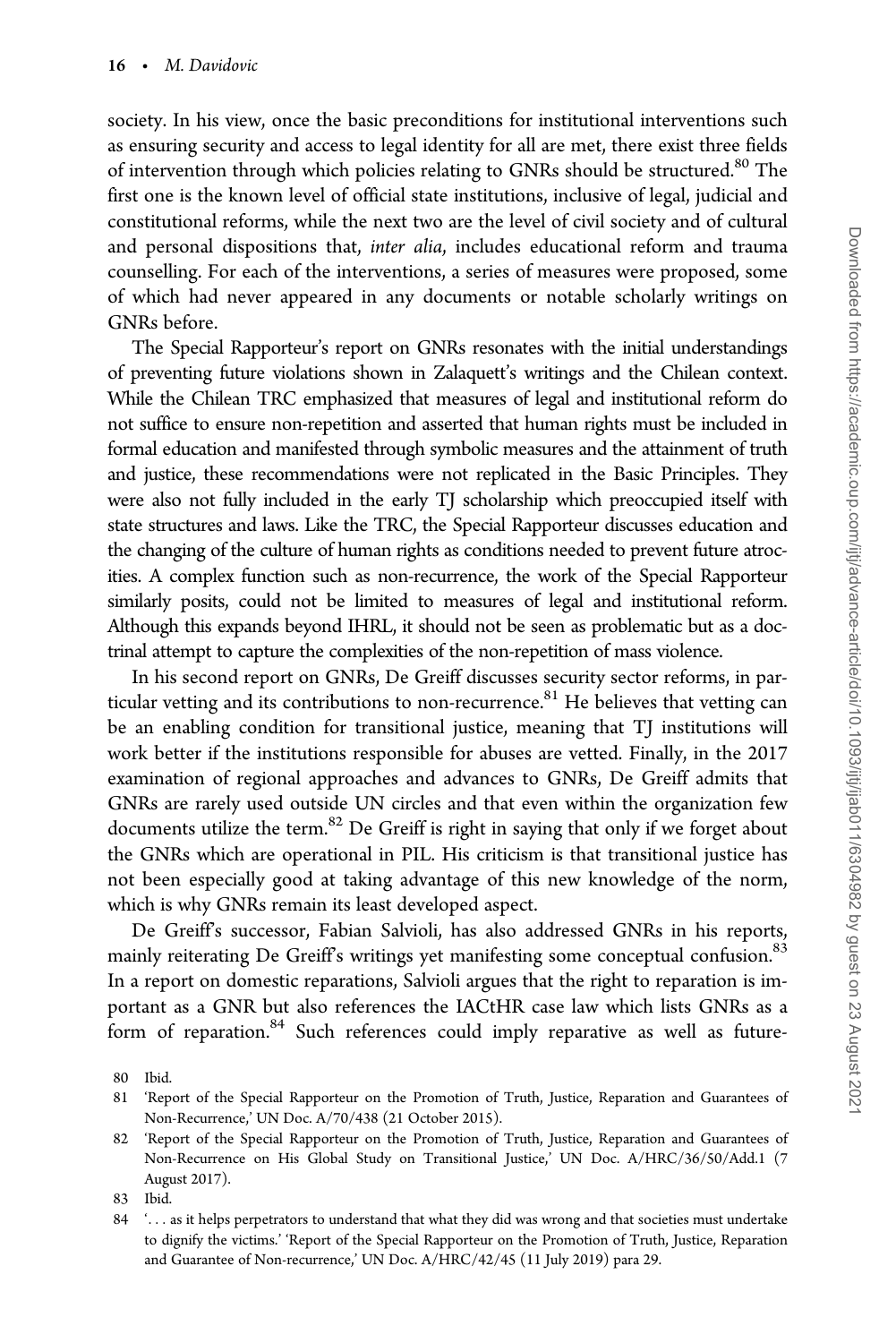oriented characteristics of the concept in TJ. In yet another joint study, it was reiterated that GNRs are doctrinally the least developed pillar, but that a 'vast amount of knowledge and expertise on the topic, albeit fragmented,' exist, citing the three reports on GNRs by De Greiff reviewed above which, as explained, are not firmly empirically grounded.<sup>85</sup> Nonetheless, such phrasing signifies, in my view, that these three interventions on GNRs by the Special Rapporteur have become 'the knowledge' about GNRs in transitional justice. Such knowledge is thus far the final and most expansive transformation of the norm of non-recurrence.

This new 'knowledge' is of course in tension with the previously detected attempts to equate GNRs with broadly defined measures of legal and institutional reform. A brief review of selected international TJ advocacy provides insights into whether and how this further normative expansion of the norm of non-recurrence has been implemented in practice. Looking at Amnesty International, for instance, the number of references to GNRs increases dramatically post 2011, yet these typically introduce GNRs as an aspect of 'full reparation' or an element of comprehensive TI.<sup>86</sup> In the case of Sri Lanka, towards which much of Amnesty's TJ advocacy has been directed in the past decade, the language of GNRs as something drastically different or expanding beyond legal and institutional reform is not noted. In recommending the necessary GNRs for the Sri Lankan government to undertake, the organization cites the Basic Principles 19–2387 or otherwise elaborates on more context-specific legal and institutional measures such as witness and victim protection or an enforced disappearances act.<sup>88</sup>

At the International Center for Transitional Justice (ICTJ), although there is evidence of the Special Rapporteur's normative expansion taking root, some level of conceptual ambiguity is maintained. The information available on the organization's website indicates that GNRs are not a standalone category of research and practice, but it is rather 'institutional reform' that appears as 'the fourth pillar' of TJ, next to truth and memory, criminal justice and reparations. A further review of the ICTJ's publications leads to a conclusion that while the language of preventing repetition is often inseparable from recommended or applied measures of institutional reform, certain practices conceptualize GNRs as beyond institutional reform.<sup>89</sup> In a recent report published by the Working Group on TJ and SDG16+, which is convened by the ICTJ but also includes organizations such as Impunity Watch and Swisspeace, it is De Greiff's conceptualization of GNRs that was advocated for. One of the recommendations issued was to '[e]xpand the understanding of means to achieve guarantees of nonrecurrence to include ... civil society, faith-based, cultural, and

<sup>85 &#</sup>x27;Report of the Special Rapporteur on the Promotion of Truth, Justice, Reparation and Guarantees of Non-recurrence and the Special Adviser to the Secretary-General on the Prevention of Genocide,' UN Doc. A/HRC/37/65 (6 June 2018).

<sup>86</sup> For example, Amnesty International, Tunisia: When Bones Speak. The Struggle to Bring Faysal Baraket's Torturers to Justice (October 2013).

<sup>87</sup> Amnesty International, Sri Lanka: Making the Right Choices (November 2016).

<sup>88</sup> Amnesty International, Flickering Hope: Truth, Justice, Reparations and Guarantees of Non-recurrence in Sri Lanka (January 2019).

<sup>89</sup> See, for example, Roger Duthie, Justice Mosaics: How Context Shapes Transitional Justice in Fractured Societies (New York: International Center for Transitional Justice, 2017).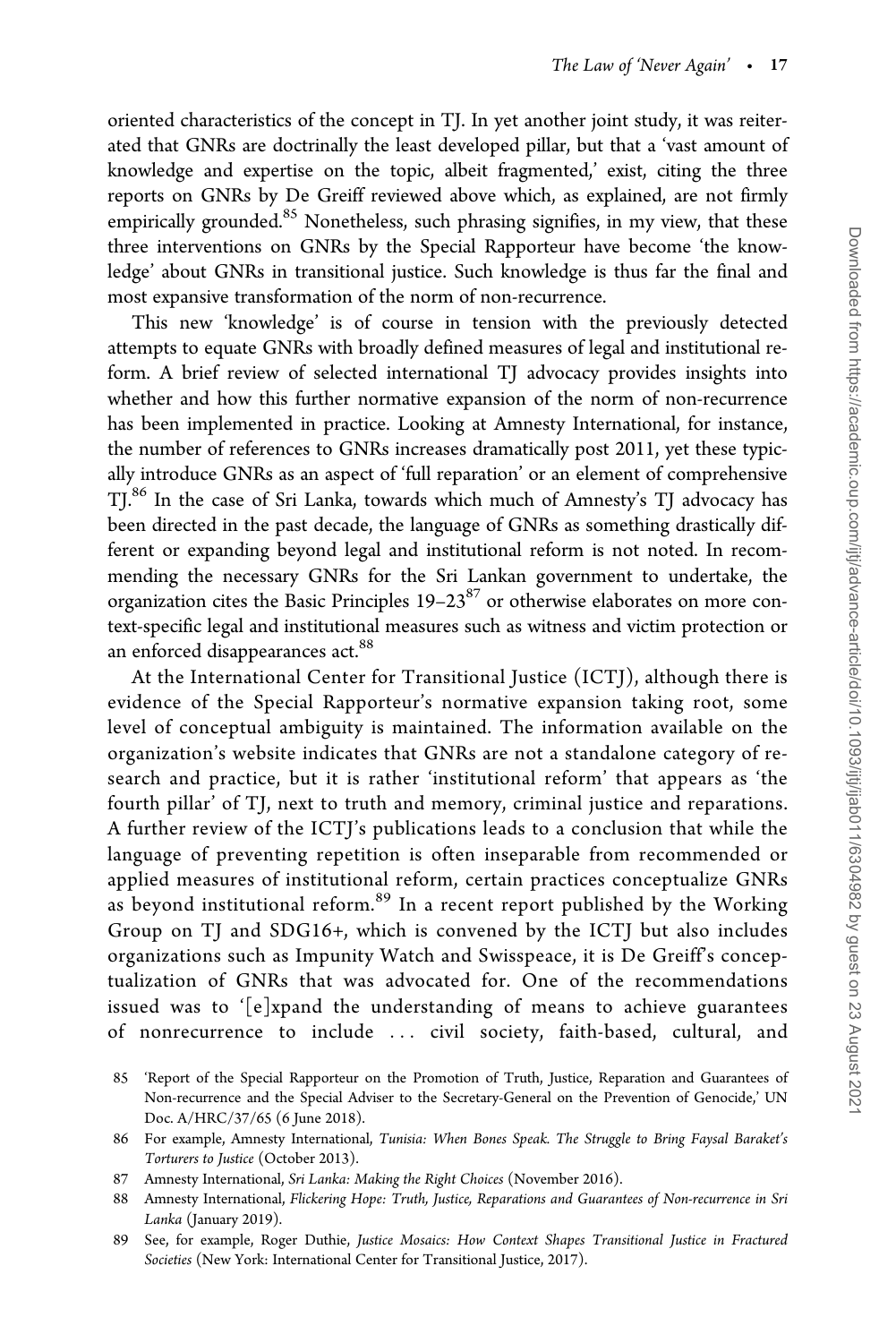individual-level interventions.'<sup>90</sup> The Center also runs an annual course on prevention and GNRs and the role of TJ in Barcelona which has accommodated some of the noted conceptual expansion and confusion over the years. For instance, in 2019, the overview of the course on the ICTJ's website acknowledged that GNRs are 'defined beyond the institutional sphere,' while in 2020, GNRs emerged as 'under-explored' and how TJ prevents recurrence of violence is 'less clear, and more contested.' Nevertheless, the course still promises to explore TJ practices and their contributions to avoiding the recurrence of violence across numerous case studies. Overwhelmingly, the ICTJ's treatment of GNRs reads as strategically malleable enough, both universally applicable and ambiguous, to be adjusted to any new contexts and situations that may arise. $91$ 

#### REVOLUTION OR CONFUSION?

I have argued that transitional justice practice and scholarship have aided the transformation of the content and context of GNRs in international law but that more recently GNRs have been distinguished as qualitatively different in TJ as opposed to IHRL. GNRs in TJ are a prime example of what Christine Bell has usefully framed as 'the new law' of TJ in her analysis of TJ's mingling with international legal norms on accountability and the process of regime merge. $92$  Throughout the article, I evidenced how illustrative GNRs are of this regime merge or, perhaps more adequately phrased, regime blur. As Bell concludes, the developments stemming from the regime merge can be read as either positive or negative; they can be welcomed for their normative flexibility or considered dangerous for 'exceptional application of international law.<sup>93</sup>

The story of the norm of non-recurrence and its relationship with TJ is too unexplored in practice to be proclaimed as either outright positive or negative. What this article brings to the forefront is a tension between normative revolutions and confusions triggered by TJ which can and will have significant effects on local TJ practices relating to 'Never Again.' In the preceding sections, I have identified the decontextualization of the norm content from Chile and Latin America and its transfer to universal applicability. In this process of decontextualization, the 'Never Again' promise was equated to the international legal norm of GNRs and GNRs, as a pillar of TJ, to institutional reform. It is possible that due to the widespread application of TJ as a project, $94$ <sup>4</sup> this equation is prevalent in domestic policymaking. As Arthur asserts, the norm entrepreneurship in transitional justice has involved attempts to produce a body of knowledge about causal relationships between justice measures and transitions, in all their diversity,<sup>95</sup> a trend that is characteristic for policy-oriented thinking.

- 91 See Jamie Rowen, Searching for the Truth (Cambridge: Cambridge University Press, 2017).
- 92 Christine Bell, On the Law of Peace: Peace Agreements and the Lex Pacificatoria (Oxford: Oxford University Press, 2008).

- 94 Rosemary Nagy, 'Transitional Justice as Global Project: Critical Reflections,' Third World Quarterly 29 (2008): 275–289.
- 95 Arthur, supra n 63.

<sup>90</sup> International Center for Transitional Justice, 'On Solid Ground. Building Sustainable Peace and Development After Massive Human Rights Violations. Report of the Working Group on Transitional Justice and SDG16+' (May 2019), 2.

<sup>93</sup> Ibid., 256.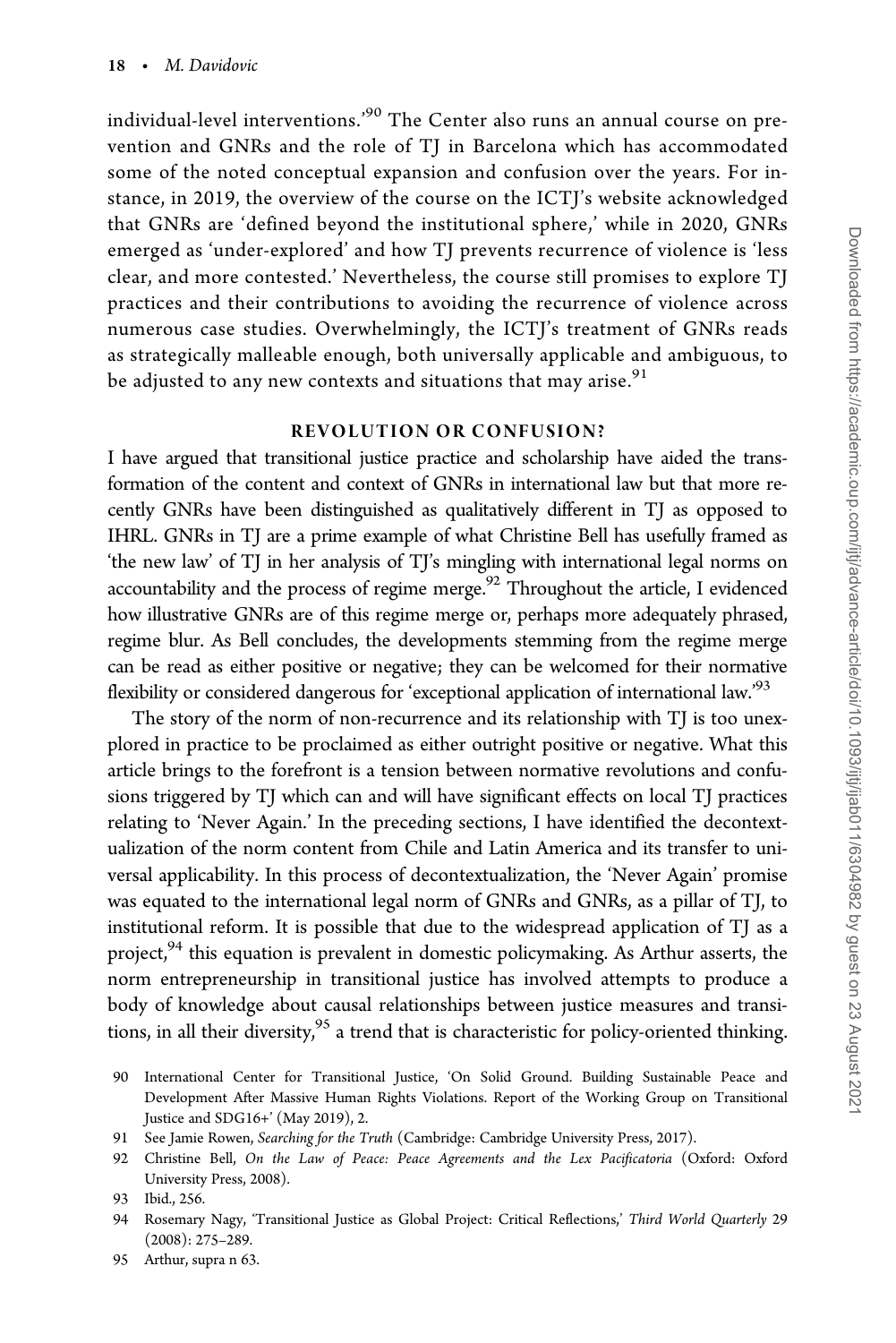The worry is that the technocratic current in TJ has already established a causal relationship between 'Never Again' and institutional reform across contexts, which are much different from those in which this equation was initially made. In addition to Amnesty International's treatment of GNRs, a further illustration would be the 2015 European Union's Policy Framework on support to TJ which lists the fourth pillar of TJ as 'guarantees of non-recurrence/institutional reform' thereby making the two equal and inseparable.<sup>96</sup>

The danger of 'institutional fixes,' of tying legal and institutional measures to the value of preventing renewed violence, as these two examples suggest is in that they could limit further productive thinking about 'Never Again.'<sup>97</sup> The norm transfer and transformation could have therein normatively limited GNRs in TJ projects (as opposed to TJ practice at large), omitting measures that could prove more effective in the maintenance of lasting peace, or excluding responsibility-bearing actors other than the state. If this equation implies that there is a causal relationship between institutional reform and non-recurrence and that non-recurrence can hence be measured through the application of institutional reform measures, then the utility of the norm of non-recurrence across contexts ought to be questioned. Would its utility be more enhanced with its original characteristics found in the PIL regime, where the norm is flexible, exceptional and even ambiguous, than when it is colonized by a broad category of institutional reform? What is certain, nevertheless, is that the understanding that guaranteeing non-recurrence is the right of individuals and not only states is a transformation indebted to the birth and development of transitional justice. Based on this spread of the sense of both non-exceptional state obligation and individual right to non-recurrence in postconflict contexts, transitional justice has aided a significant norm transformation, one might even say a revolution.

On the opposite end is the possibility that the ongoing conceptual expansion by the UN and strategic maintenance of norm malleability, as evidenced by the ICTJ's course on prevention and GNRs, allow for the flexible characteristics of GNRs to persist to the extent that selective implementation of the norm is accommodated. Making GNRs qualitatively different in TJ than in IHRL opens space for recontextualization of the seemingly universally applicable equation of GNRs to institutional reform. A good example of this is the 2016 Final Agreement between the Colombian government and the FARC.<sup>98</sup> The agreement uses the term 'guarantees of non-repetition' dozens of times and embodies the principle of non-repetition throughout the proposed TJ intervention, therein prescribing numerous measures that need to be established to reach the objective of non-recurrence. These various measures are inclusive of rural reform, accountability and political participation, and victim-oriented measures such as truth recovery, national collective reparations and even strengthening the mechanisms for human rights education. The current prospects for

<sup>96</sup> Council of the European Union, 'EU's Support to Transitional Justice – Council Conclusions,' EU Doc. 13576/15 (16 November 2015).

<sup>97</sup> Richard W. Miller, 'Global Institutional Reform and Global Social Movements: From False Promise to Realistic Hope,' Cornell International Law Journal 39 (2006): 501–502.

<sup>98 &#</sup>x27;Final Agreement to End the Armed Conflict and Build a Stable and Lasting Peace between the Republic of Colombia and the FARC-EP,' 24 November 2016, available in Peace Agreements Database peaceagreements.org (accessed 4 August 2020).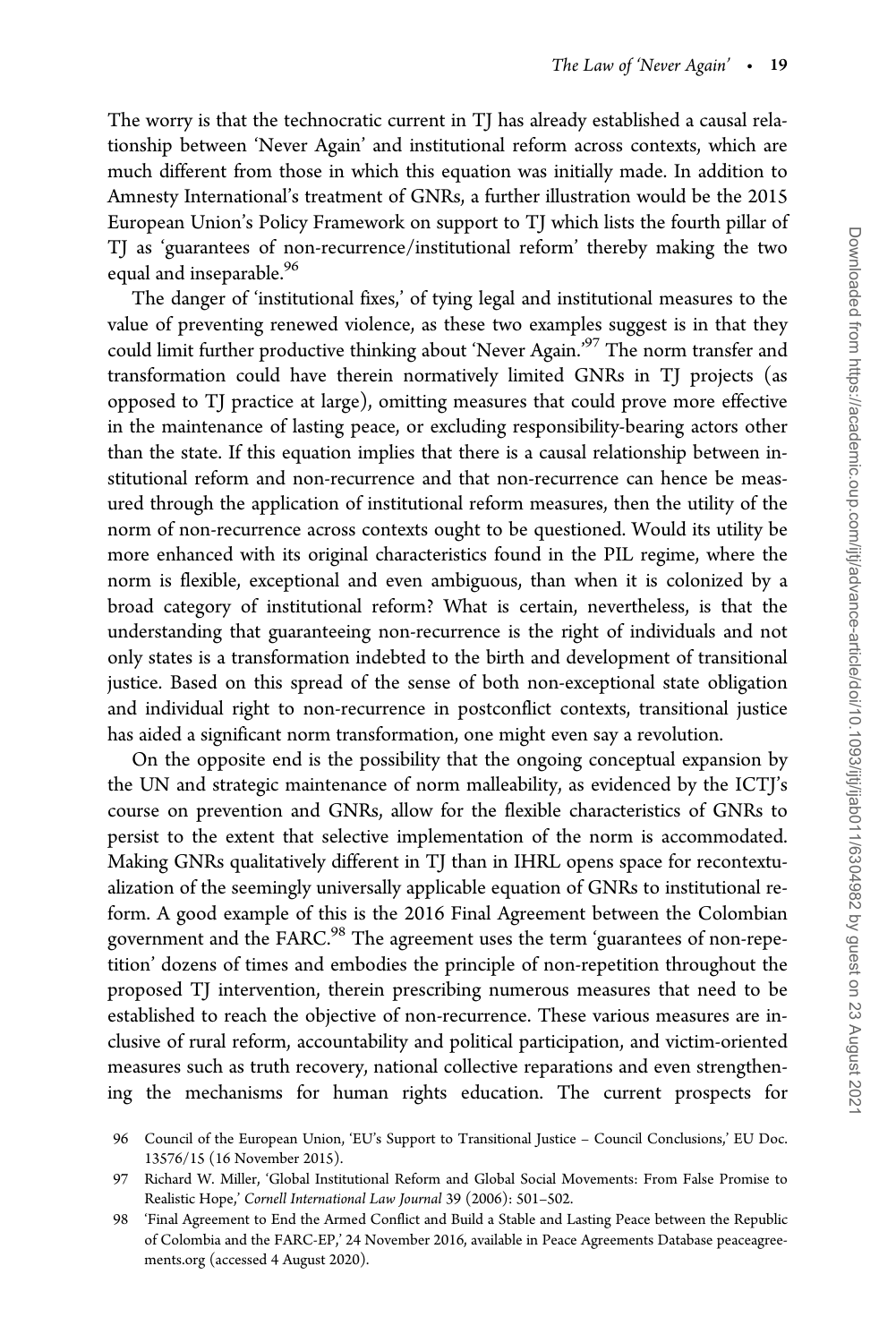materializing these measures aside, the agreement demonstrates a context-based approach to GNRs conceptualization, promoting non-recurrence as overall implementation of all provisions in the agreement. What is missing from this comprehensive agreement, however, are measures of institutional reform such as security sector reform and vetting that would otherwise likely be triggered in IHRL. The Colombian peace agreement, one could argue, is thus a curious case of either welcome context sensitivity emerging out of political negotiation, or random selectivity of measures phrased as GNRs in the absence of clear guidance on specific GNRs stemming from the principles of state responsibility.

Expanding the conceptual realm of GNRs presumably leaves more room for context specificity; yet detachment from international law, as seen in the Colombian case, also creates more opportunities for non-applicability and non-application, to the disadvantage of prospective beneficiaries. The confusion regarding GNRs is thus not only normative and conceptual but also concerning legal obligations and their practical delivery at home. The flexibility of the norm, while characteristic of GNRs in international law, is contrary to the non-exceptional nature of 'Never Again' in TJ. Both the normative expansion and maintenance of openness in TJ have made GNRs more necessary than international law proposed they should be, to the point where they are universally needed and applicable. Hence the usefulness of the concept is that in any peace processes incorporating TJ, like in Colombia, there is a sense of necessity to use the language of GNRs to demonstrate a sense of duty to indeed ensure non-repetition of mass violence through specific actions. Yet, this seemingly welcome marker of context specificity is also inseparable from the malleable character of TJ itself $99$  and therefore the emergence of GNRs as purposefully mandatory yet still conceptually ambiguous. The continuous normative expansion and openness keep the norm-affirming potential of GNRs weak and could plausibly enable 'Never Again' to become whatever is easiest, and not whatever is most necessary to implement. To put it bluntly, it would mean drawing from not multiple but no legal regimes whatsoever and leading the 'too ambitious, too quickly' approach to norm transformation to result in inaction.

If this were the case, it would mean that the 'new law' of TJ is more concerned with making the 'Never Again' promise than with fulfilling it, and as such embodies a pillar of mere verbal assurances rather than meaningful and revolutionary GNRs. A step forward should not be to entirely reinvent GNRs in TJ; it is a slippery but highly phenomenal concept TJ has brought into IHRL. Instead, application of GNRs should mean allowing the lived experiences of beneficiaries to be reflected in the norm content, which making GNRs normatively distinct in TJ could do to some extent, while still tying the concept to its legal origins and the principles of state responsibility to guarantee non-recurrence in IHRL to ensure that any political abuse of the obligation is minimized.

#### CONCLUSION

In this article I have shown how transitional justice has transformed both the contents and contexts of the principle of non-recurrence and has furthermore helped stretch the principle of state responsibility in the human rights regime. Until the emergence of TJ as a distinct field and the subsequent developments in IHRL with